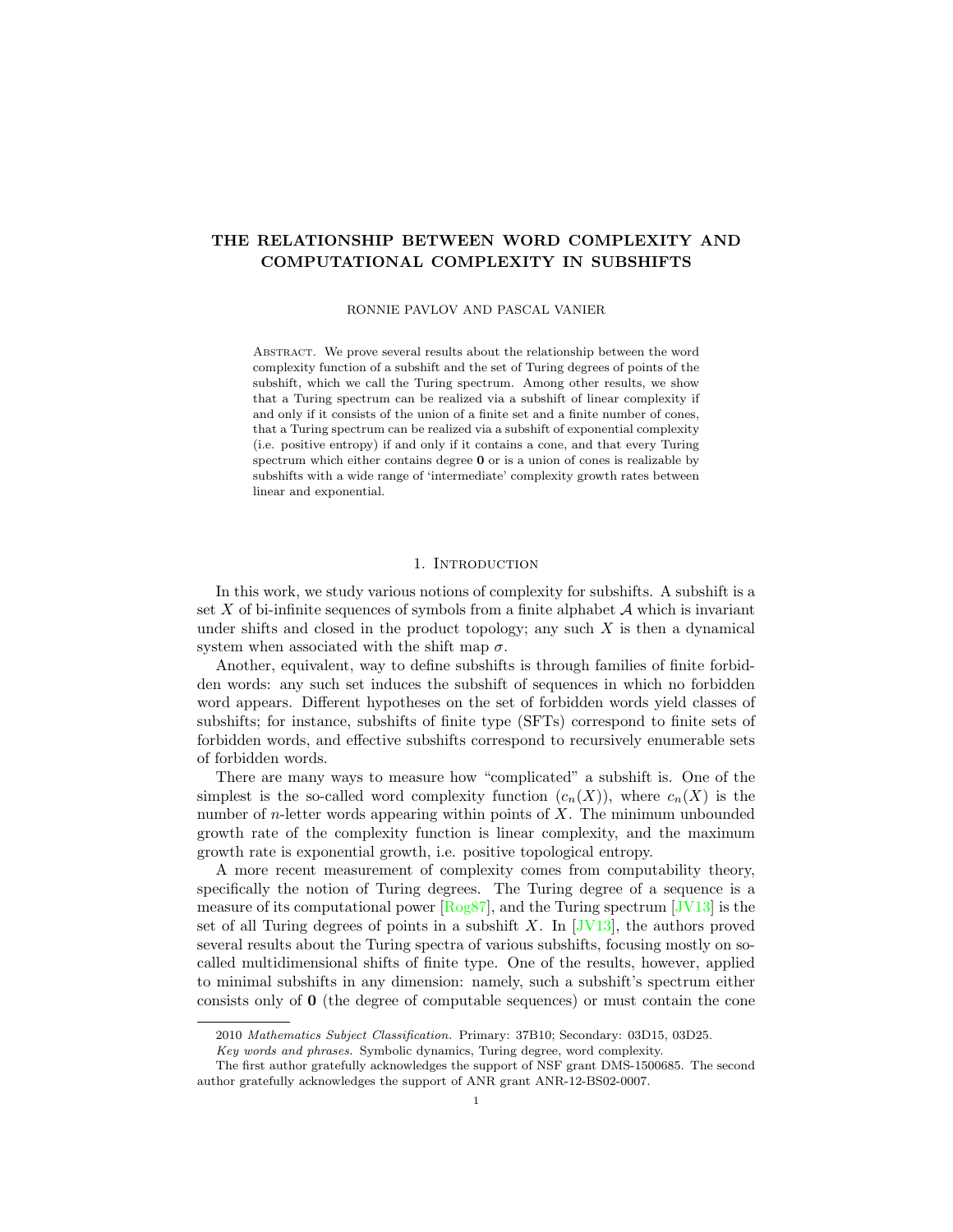above any of its degrees (this result is recalled in Lemma [2.4\)](#page-5-0). It was later proved that spectra of minimal subshifts may contain several cones [\[HV17\]](#page-21-2) and then that they actually correspond exactly to the enumeration cones of co-total enumeration degrees [\[McC18\]](#page-21-3).

It is then natural to wonder about the relationship between these two notions of complexity, especially since substantial connections between entropy and computability are known (see [\[HM10\]](#page-21-4)).

In this work, we prove several results in this direction. Namely, under various complexity assumptions, we give necessary conditions on the spectrum and sufficient conditions on a set of Turing degrees for there to exist a subshift with the desired complexity which realizes that spectrum. The somewhat surprising summary of these results is that the spectrum is heavily restricted near minimal (i.e. linear) and maximal (i.e. exponential) complexity, and these restrictions relax as the complexity moves further from these extremes.

For subshifts with linear complexity, the following result shows that the spectrum is comprised of a finite number of cones and isolated degrees, with size bounded by the 'slope' (i.e. linear growth rate). (See Section [2](#page-3-0) for formal definitions.)

**Theorem 3.2.** If a subshift  $X$  has strong linear complexity with index  $t$ , then  $Sp(X)\setminus\{0\}$  can be written as the union of some number c of cones and m other (isolated) degrees, where  $c + m < t$ .

In the opposite direction, the following theorem shows that any spectrum of this type can be realized by a subshift with linear complexity.

**Theorem 4.3.** Let S and S' be finite sets of Turing degrees. There exists a subshift X with strong linear complexity whose spectrum is

$$
Sp(X) = \{0\} \cup S \cup \bigcup_{\mathbf{d}' \in S'} \mathcal{C}_{\mathbf{d}'}.
$$

The other extreme for complexity is exponential growth, also called positive (topological) entropy, which also influences the spectrum:

**Theorem 3.11.** If a subshift X has positive entropy, then its spectrum contains a cone.

Again, a result in the opposite direction holds: every such spectrum can be realized by a subshift with positive entropy, which can be taken to be arbitrarily large.

**Theorem 4.16.** For any subshift X with entropy h, if  $Sp(X)$  contains a cone C, then there exists a subshift P with  $Sp(P) = Sp(X)$  and entropy h', for any  $h' > h$ such that  $\deg_T h' \in C$ .

Our remaining results treat complexities strictly between linear and exponential. First, we show that subshifts with complexities arbitrarily close to linear can realize more spectra than subshifts with linear complexity.

**Theorem 4.6.** Let S be a countable set of Turing degrees, and let  $S'$  be a finite set of Turing degrees. Then the set of subshifts X with  $Sp(X) = \{0\} \cup S \cup \bigcup_{d' \in S'} C_{d'}$ exhibits arbitrarily slow superlinear complexity.

By slightly strengthening the assumption on complexity to require that it is "computably close" to linear, we can realize an extremely large class of spectra.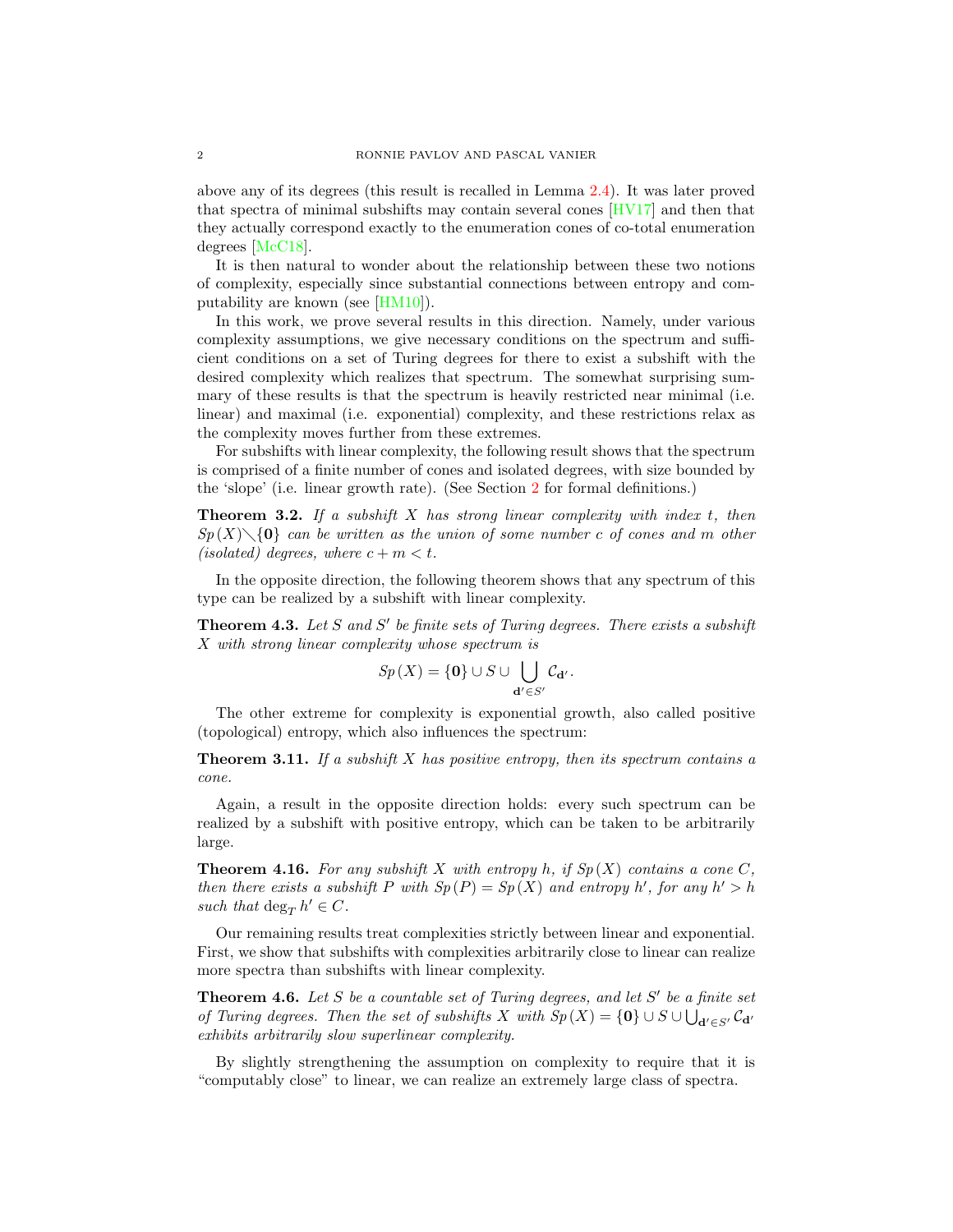**Theorem 4.7.** Let S be a closed nonempty set of Turing degrees. Then the sets of subshifts X with  $Sp(X) = S \cup \{0\}$  or  $Sp(X) = \bigcup_{\mathbf{d} \in S} C_{\mathbf{d}}$  exhibit arbitrarily computably slow superlinear complexity.

By a closed set of Turing degrees, we mean here that the set of Turing degrees is realizable by a closed subset of  $\{0,1\}^{\mathbb{N}}$ . Since subshifts are closed, the Turing spectrum of a subshift must be closed, and so some assumption of this type on S is necessary. Closed sets of Turing degrees are of course a strict subclass of unconstrained sets of Turing degrees: for instance, apart from the set of all degrees and the empty set, a set and its complement cannot both be closed sets of Turing degrees (see [\[KL10\]](#page-21-5)).

Similar results hold for complexity close to exponential.

**Theorem 4.10.** Let S be a closed nonempty set of Turing degrees. Then the set of subshifts with  $Sp(X) = S \cup \{0\}$  exhibits arbitrarily computably fast subexponential complexity.

**Theorem 4.11.** Let S be a closed nonempty set of Turing degrees. Then the set of subshifts with  $Sp(X) = \bigcup_{\mathbf{d}\in S} C_{\mathbf{d}}$  exhibits arbitrarily fast subexponential complexity.

Finally, we show that given an intermediate growth rate, i.e. neither linear nor exponential, we can can construct subshifts with complexity close to this growth rate and realising these same classes of spectra.

**Theorem 4.12.** Let S be a closed nonempty set of Turing degrees, and let  $g$ :  $\mathbb{N} \to \mathbb{N}$  be any computable function which is superlinear (i.e.  $\frac{g(n)}{n} \to \infty$ ) and subexponential (i.e.  $\frac{\log g(n)}{n} \to 0$ ). Then there exists a subshift X with  $Sp(X) =$  ${0} \cup S$  and a sequence  $(n_k)$  so that

$$
\lim_{k \to \infty} \frac{c_{n_k}(X)}{g(n_k)} = 1.
$$

**Theorem 4.15.** Let S be a closed nonempty set of Turing degrees, and let  $g$ :  $\mathbb{N} \to \mathbb{N}$  be any computable function which is superquadratic (i.e.  $\frac{g(n)}{n^2} \to \infty$ ) and subexponential (i.e.  $\frac{\log g(n)}{n} \to 0$ ). Then there exists a subshift X with  $Sp(X) =$  $\bigcup_{\mathbf{d}\in S}\mathcal{C}_{\mathbf{d}}$  and a sequence  $(n_k)$  so that

$$
\lim_{k \to \infty} \frac{c_{n_k}(X)}{g(n_k)} = 1.
$$

We note that all of our realization results are for Turing spectra which either contain the degree 0 or are unions of cones. We also show that there exist subshifts with spectrum outside of these two categories, and so our results do not realize all possible spectra for subshifts.

**Theorem 5.1.** Given any degree  $d_1 \leq 0'$  and any degree  $d_2$ , where  $0'$  is the degree of the halting problem, there exists a subshift X such that  $Sp(X) = C_{d_1} \cup \{d_2\}$ . In particular,  $\mathbf{d_2}$  is not in  $\mathcal{C}_{\mathbf{d_1}}$  if we take  $\mathbf{d_2} < \mathbf{d_1}$  or  $\mathbf{d_2}$  and  $\mathbf{d_1}$  incomparable.

We give relevant definitions in Section [2,](#page-3-0) then restrictions imposed on the Turing spectrum by word complexity in Section [3,](#page-6-0) give realization results in Section [4](#page-11-0) and end with giving an example of spectrum that differs from our realizations in Section [5.](#page-20-0)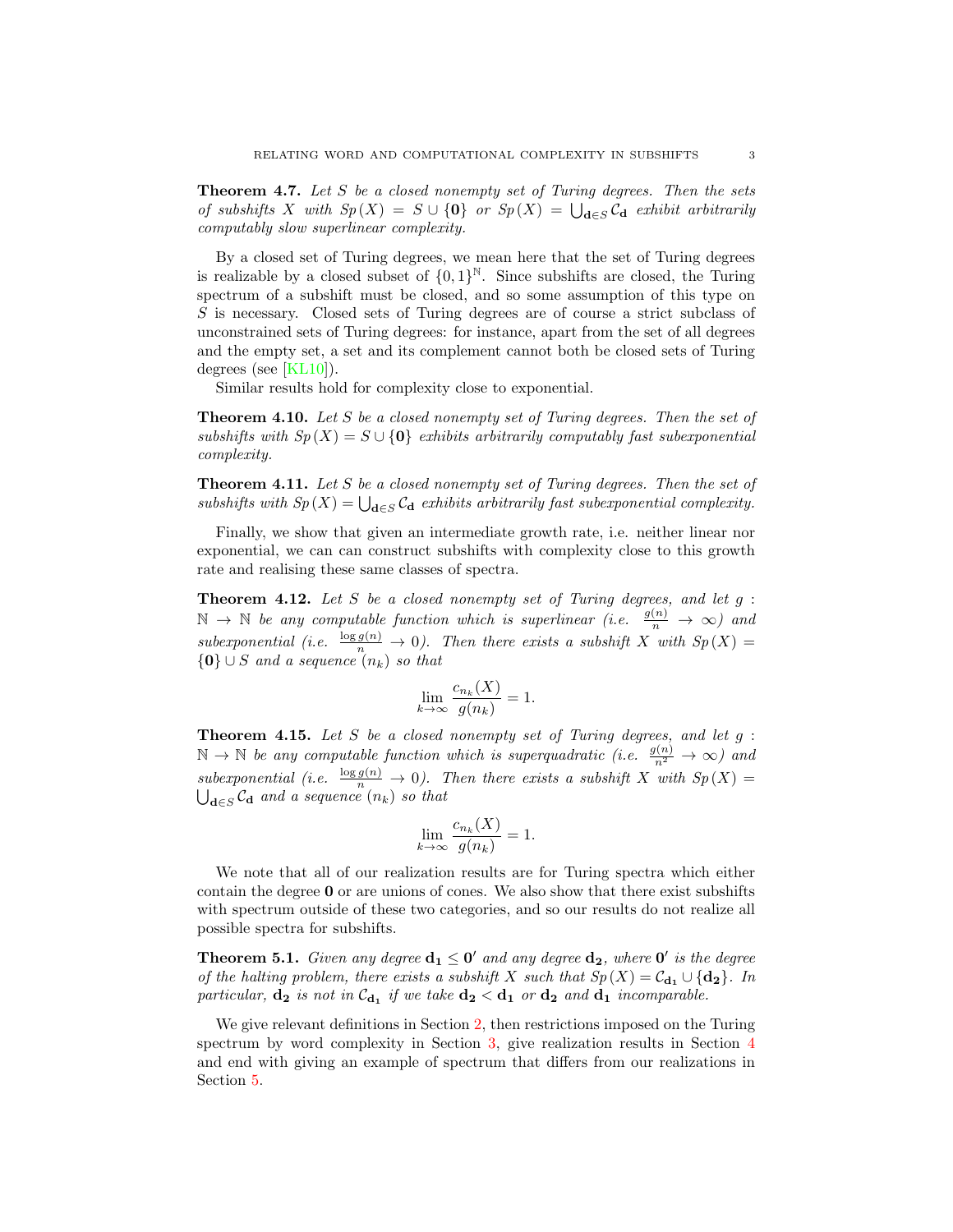### 2. DEFINITIONS

<span id="page-3-0"></span>2.1. Subshifts. Given a finite set  $\mathcal A$  (called the alphabet), a subshift over  $\mathcal A$  is a subset of  $A^{\mathbb{Z}}$  which is closed in the product topology and invariant under the shift map  $\sigma$  defined by  $(\sigma x)(n) = x(n + 1)$ .

For any  $x \in \mathcal{A}^{\mathbb{Z}}$ , the **orbit** of x is the set of all its translates  $\mathcal{O}(x) = \{ \sigma^k(x) \mid$  $k \in \mathbb{Z}$ .

A word is any element of  $\mathcal{A}^n$  for some  $n \in \mathbb{N}$ . For any word w, its length, written |w|, is the integer n so that  $w \in \mathcal{A}^n$ . Subshifts can alternately be defined in terms of words; for any set F of words, one can define the subshift  $X(\mathcal{F})$  given by the set of all sequences on  $A$  which do not contain any words of  $F$ . A subshift is a subshift of finite type (SFT) if it is  $X(\mathcal{F})$  for some finite  $\mathcal{F}$ .

A point  $x \in \mathcal{A}^{\mathbb{Z}}$  is **periodic** if there exists  $p \neq 0$  so that  $x(n) = x(n+p)$  for all  $n \in \mathbb{Z}$ , and aperiodic otherwise. We say that x is eventually periodic on the left if there exists  $p \neq 0$  and N so that  $x(n) = x(n + p)$  for all  $n < N$ , and eventually periodic the right if there exists  $p \neq 0$  and N so that  $x(n) = x(n+p)$ for all  $n > N$ .

A point  $x \in \mathcal{A}^{\mathbb{Z}}$  is **recurrent** if every word appearing within x appears infinitely many times in x. We note that any aperiodic sequence which is eventually periodic on the left and right (e.g.  $\omega(01)2(345)\omega$  is not recurrent, since any portion which contains letters breaking the periodicity on the left and right can appear only finitely many times.

A subshift is minimal if it does not properly contain any nonempty subshift.

For a subshift X, the language  $\mathcal{L}(X)$  is the set of all words appearing within some point in X. This notion can be extended to individual points, i.e. for  $x \in X$ ,  $\mathcal{L}(x)$  is the set of all words appearing in x. The set of all words of  $\mathcal{L}(X)$  of length n will be denoted  $\mathcal{L}_n(X) = \mathcal{L}(X) \cap \mathcal{A}^n$ .

2.2. Complexity. The complexity function  $c_n(X)$  of a subshift is defined by  $c_n(X) = |\mathcal{L}_n(X)|$ , i.e.  $c_n(X)$  is the number of all words with length n appearing in some  $x \in X$ .

One of the first results in symbolic dynamics is the Morse-Hedlund theorem, which states that if there exists n for which  $c_n(X) \leq n$ , then X is finite, and in particular all points in X are periodic. Therefore, all nontrivial X satisfy  $c_n(X) > n$ for all  $n$ , i.e. have complexity growing at least linearly.

A subshift X has strong linear complexity (with index t) if there exists t so that  $\limsup c_n(X) - tn < \infty$ , and weak linear complexity (with index t) if there exists t so that  $\liminf c_n(X) - \text{tr} < \infty$ . We say that X has (weak/strong) linear complexity if it has (weak/strong) linear complexity for some index t.

A collection S of subshifts exhibits arbitrarily slow super-linear complexity if, for every increasing unbounded  $f : \mathbb{N} \to \mathbb{N}$ , there exists  $X \in S$  where  $c_n(X) < nf(n)$  for sufficiently large *n*.

A collection S of subshifts exhibits arbitrarily computably slow super**linear complexity** if, for every computable increasing unbounded  $f : \mathbb{N} \to \mathbb{N}$ , there exists  $X \in S$  where  $c_n(X) < nf(n)$  for sufficiently large n.

A collection S of subshifts exhibits arbitrarily fast subexponential com**plexity** if, for every increasing unbounded  $f : \mathbb{N} \to \mathbb{N}$ , there exists  $X \in S$  with  $\lim_{n} \frac{\log c_n(X)}{n} = 0$ , but  $\frac{\log c_n(X)}{n} > \frac{1}{f(n)}$  for sufficiently large *n*.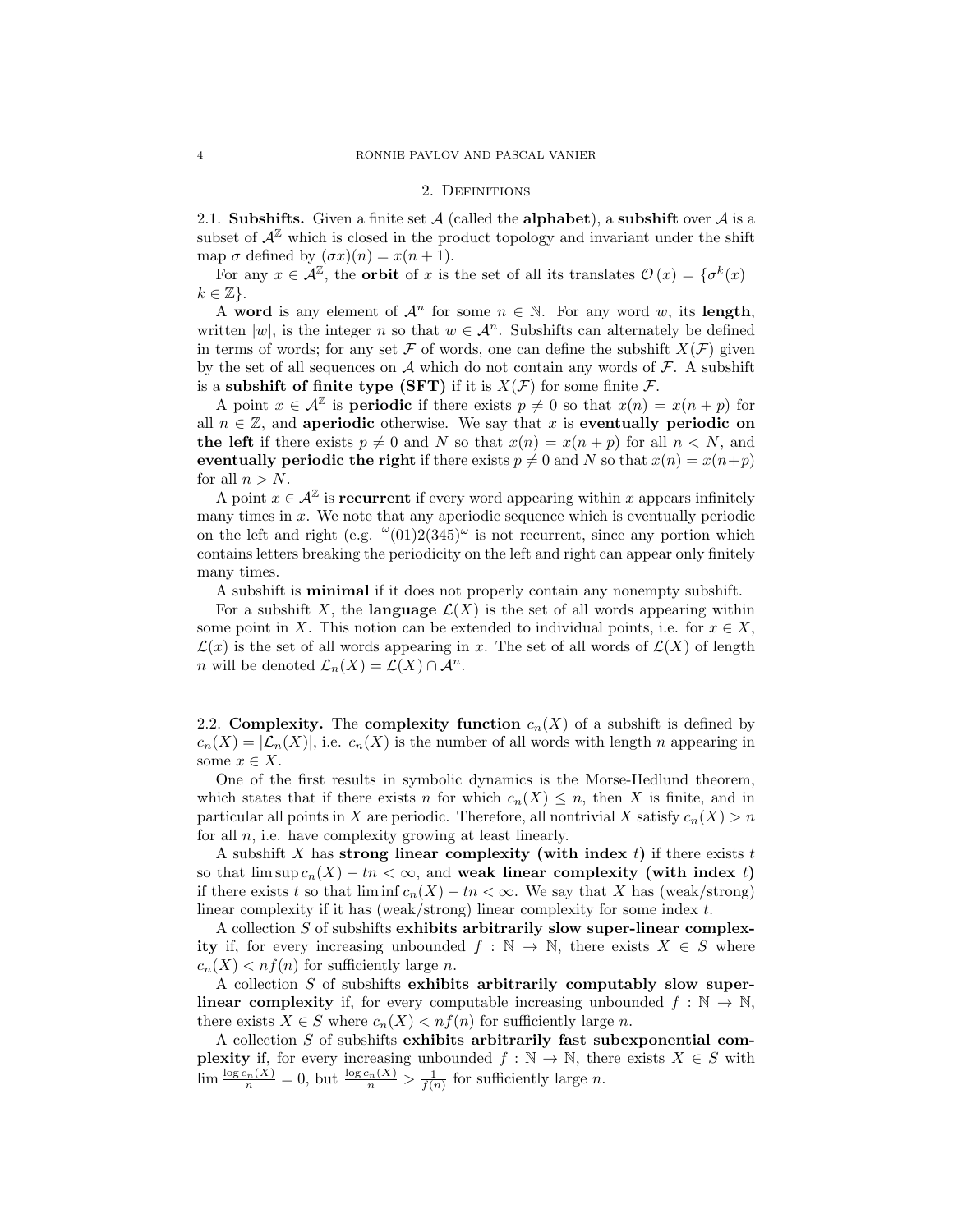A collection S of subshifts exhibits arbitrarily computably fast subexpo**nential complexity** if, for every computable increasing unbounded  $f : \mathbb{N} \to \mathbb{N}$ , there exists  $X \in S$  with  $\lim_{n \to \infty} \frac{\log c_n(X)}{n} = 0$ , but  $\frac{\log c_n(X)}{n} > \frac{1}{f(n)}$  for sufficiently large  $\overline{n}$ .

A subshift X has **positive entropy** if  $\lim_{n\to\infty} \frac{\log c_n(X)}{n} > 0$ ; this limit is called the **topological entropy** of X and written  $h(X)$ . For more information on entropy (including a proof of the existence of the limit), see [\[Wal82\]](#page-21-6).

2.3. Ergodic theory. Here we summarize a few results from ergodic theory which will be used in a couple of later proofs; see [\[Wal82\]](#page-21-6) for a detailed introduction to the subject. Throughout this section, all measures considered are Borel probability measures on  $\mathcal{A}^{\mathbb{Z}}$ . Several statements are slightly weaker than the full strength of the theorem in question; we've stated versions suited to our setting.

<span id="page-4-0"></span>**Theorem 2.1** (Poincaré recurrence theorem). If X is a subshift and  $\mu(X) = 1$ , then  $\mu$ -a.e.  $x \in X$  is recurrent.

**Definition 2.1.** A measure  $\mu$  is **ergodic** if every measurable A for which  $A = \sigma A$ satisfies  $\mu(A) \in \{0, 1\}.$ 

<span id="page-4-2"></span>**Theorem 2.2** (Birkhoff pointwise ergodic theorem). If  $\mu$  is an ergodic measure and w is a word, then for  $\mu$ -a.e. x,

$$
\lim_{n \to \infty} \frac{|\{0 \le i < n \; : \; \sigma^i x \in [w]\}|}{n} \to \mu([w]),
$$

where  $[w]$  is the set of x containing an occurrence of w starting at the 0th coordinate.

<span id="page-4-1"></span>**Lemma 2.3.** If X is a subshift with positive topological entropy, then there exists an ergodic measure  $\mu$  where  $\mu(X) = 1$  and  $\mu$ -a.e.  $x \in X$  is not periodic.

*Proof.* We prove the contrapositive, and assume that all ergodic  $\mu$  with  $\mu(X) = 1$ satisfy  $\mu(P) > 0$ , where P is the set of periodic points of X. For every ergodic  $\mu$ , since  $P = \sigma P$  and  $\mu(P) > 0$ , in fact  $\mu(P) = 1$ . It is easy to see from the definition that any such  $\mu$  has measure-theoretic entropy  $h(\mu) = 0$  (the definition of measure-theoretic entropy is long, and so we do not include it here.) By the so-called ergodic decomposition, every measure  $\mu$  with  $\mu(X) = 1$  can be written as a convex combination of ergodic measures, and since measure-theoretic entropy is linear,  $h(\mu) = 0$  for all such  $\mu$ . Finally, the Variational Principle ([\[Wal82\]](#page-21-6)) states that the topological entropy  $h(X)$  is the supremum of the measure-theoretic entropy  $h(\mu)$  over all  $\mu$  with  $\mu(X) = 1$ , and so  $h(X) = 0$ , completing the proof.

2.4. Computability. A set  $S \subseteq \{0,1\}^{\mathbb{N}}$  is called effectively closed or a  $\Pi_1^0$  class iff there exists a Turing machine  $M$  such that the sequences of  $S$  are exactly the ones on which  $M$  does not halt. Equivalently, there is a Turing machine that enumerates the prefixes of all sequences not in S.

An effectively closed subshift, or **effective subshift** is thus a subshift  $X(\mathcal{F})$  for some recursively enumerable set  $\mathcal F$  of forbidden words. SFTs are effectively closed, but not all effectively closed subshifts are SFTs.

Define the partial order  $\leq_T$  on  $\{0,1\}^{\mathbb{N}}$  as follows: for  $x, y \in \{0,1\}^{\mathbb{N}}, x \leq_T y$ if there exists a Turing machine which, given  $y$  as an oracle, outputs  $x$ . We say that  $x \equiv_T y$  whenever  $x \leq_T y$  and  $y \leq_T x$ , and since  $\leq_T$  is clearly reflexive and transitive,  $\equiv_T$  is an equivalence relation. A **Turing degree** is an equivalence class for this relation. Given a sequence  $x \in \{0,1\}^{\mathbb{N}}$ , we denote its Turing degree by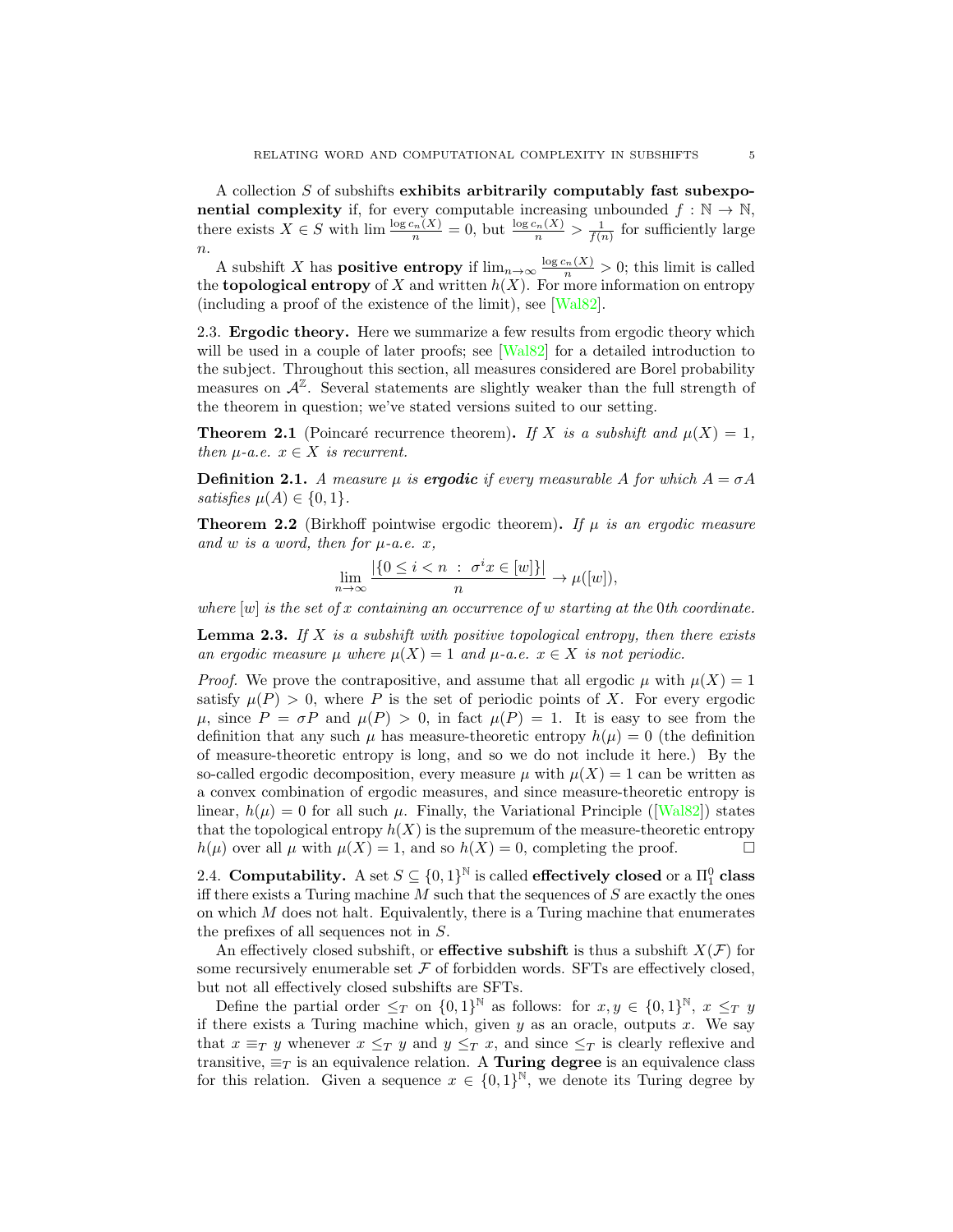$\deg_T x$ . The computable sequences all share the lowest degree, denoted by **0**. For any degree **d**, the **cone with base d** is the set  $\{e \mid d \leq_T e\}$  of all degrees above **d**, and is denoted by  $C_d$ . We will often write  $C_x$  instead of the more formally correct  $\mathcal{C}_{\deg_T x}.$ 

The **Turing spectrum** of a subshift X, denoted by  $Sp(X)$ , is the set  $\{d \mid \exists x \in \mathbb{R}$  $X, \deg_T(x) = \mathbf{d}$  of all Turing degrees of all points of X.

The following lemma describes a simple hypothesis guaranteeing that  $Sp(X)$ contains a cone. It is essentially the same as Theorem 5.3 from  $JV13$ , and we present an abbreviated proof describing why the hypothesis of minimality of X can be replaced by aperiodicity and recurrence of  $x$ .

<span id="page-5-0"></span>**Lemma 2.4** ([\[JV13\]](#page-21-1)). For any subshift X and any aperiodic recurrent point  $x \in X$ ,  $\mathcal{C}_x \subseteq Sp(X).$ 

*Proof.* Since  $x$  is aperiodic and recurrent, it cannot be both eventually periodic on the left and right. Since reflecting a sequence about the origin does not affect its Turing degree, we may assume without loss of generality that  $x$  is not eventually periodic on the right.

We construct two functions  $\mathbf{enc} : \{0,1\}^{\mathbb{N}} \to X$  and  $\mathbf{dec} : \mathbf{enc}(\{0,1\}^{\mathbb{N}}) \to \{0,1\}^{\mathbb{N}}$ such that  $enc(y)$  is an "encoding" of y derived from x and dec is a "decoding," with the property that  $\mathbf{dec}(\mathbf{enc}(y)) = y$  for all y.

Let  $\prec$  be a fixed order on  $\Sigma$  the alphabet of X. We compute  $enc(y)$  in an inductive way:

- We start with  $w_0 = x_0$  the letter in the center of x.
- For each  $k \geq 0$ , the word  $w_k$  will be a subword of x. Then, by Lemma 5.2 from [\[JV13\]](#page-21-1), there exist subwords  $w_{k,0}$  and  $w_{k,1}$  of x with the following properties:  $w_k$  occurs exactly twice within each  $w_{k,i}$ , the first differing letters a, b following the left/right occurrences of  $w_k$  in  $w_{k,0}$  satisfy  $a \prec b$ , and the corresponding letters  $e, f$  for  $w_{k,1}$  satisfy  $f \prec e$ . (The proof of Lemma 5.2 was stated for minimal  $X$ , but clearly only used the facts that  $x$  is recurrent and not eventually periodic on the right.)

Depending on whether  $y_k = 0$  or 1, consider the word  $w_{k,y_k}$ , and take the occurrence of this word within x closest to the origin. Let  $i \in \mathbb{Z}$  be the position within x of the first letter of the first w within this  $w_{k,y_k}$ , and let j be the position within x of b or f, i.e. the rightmost of the first differing letters following  $w_k$  within  $w_{k,y_k}$ . Finally, define  $w_{k+1} = x_{[i-(j-i);j]}$ .

As  $w_k$  is a subword in the center of  $w_{k+1}$ , the sequence  $(w_k)_{k\in\mathbb{N}}$  converges, and the sequence to which it converges is  $enc(y) \in X$ .

The decoding **dec** is now straightforward: for any  $z \in \mathbf{enc}(\{0,1\}^{\mathbb{N}})$ , we start by looking at the letter in the center, which recovers  $w_0$  from the definition of enc. We then look for its next occurrence to the right, and we then scan the letters following both until we find a difference (this process succeeds by definition of enc.) Once one is found, we check which case it is and recover  $y_0$ . This allowed us to recover  $w_1$ , and so we now do the same procedure again starting with  $w_1$  and so on.

Clearly **dec** is computable, and **enc** is computable given x. Therefore, for any  $y \in$  ${0,1}^{\mathbb{N}}, y \leq_T \mathbf{enc}(y) \leq_T \sup(x, y)$ . This means that if  $y \geq_T x$ , then  $\deg_T \mathbf{enc}(y) =$ deg<sub>T</sub> y. Since **enc**(y)  $\in$  X and  $y \geq_T x$  was arbitrary, this shows that the spectrum of X contains the cone above  $\deg_T x$ .

The following corollary is nearly immediate.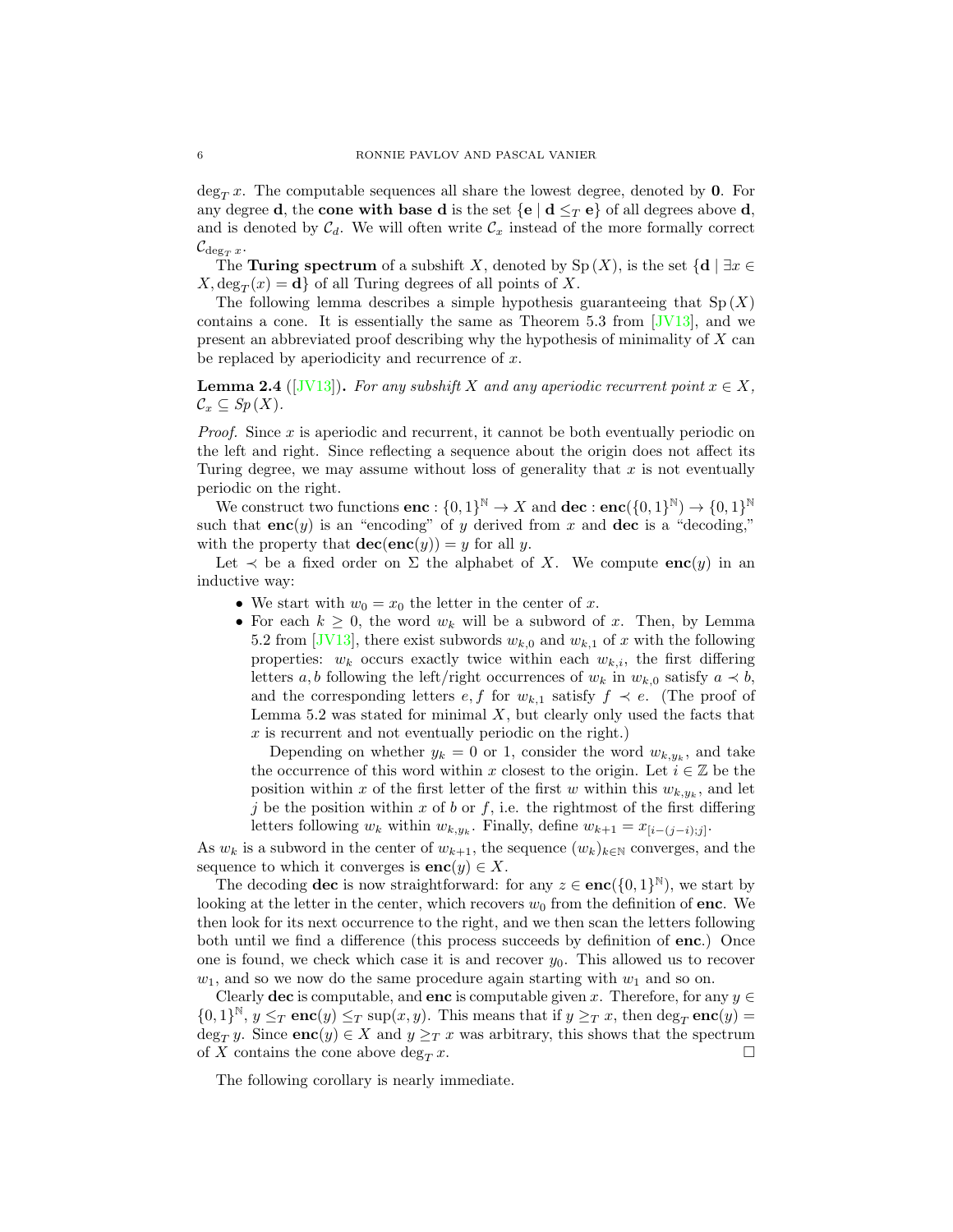**Corollary 2.5.** For any subshift X,  $Sp(X)$  contains either a cone or 0.

*Proof.* By Theorem [2.1,](#page-4-0) X contains a recurrent point x. If x is periodic, then obviously  $\deg_T(x) = \mathbf{0} \in \text{Sp}(X)$ . If x is aperiodic, then by Lemma [2.4,](#page-5-0)  $\mathcal{C}_x \subseteq$  $\mathrm{Sp}(X).$ 

2.5. Sturmian subshifts. A particular class of subshifts which will be relevant for several of our results are the so-called Sturmian subshifts. For any  $\alpha \in (0,1) \cap \mathbb{Q}^c$ , the **Sturmian subshift with rotation number**  $\alpha$  is defined as follows:

$$
S_{\alpha} := \overline{\{(\lfloor (n+1)\alpha + c \rfloor - \lfloor n\alpha + c \rfloor)_{n \in \mathbb{Z}} : c \in \mathbb{R}\}}.
$$

The relevant properties of Sturmian subshifts for our purposes are the following.

- $c_n(S_\alpha) = n + 1$  for all  $n \in \mathbb{N}$ .
- Every  $S_{\alpha}$  is minimal.
- For every n and every  $w \in \mathcal{L}_n(S_\alpha)$ , the number of 1s in w is either  $|n\alpha|$  or  $|n\alpha| + 1.$

The third property above implies that  $\text{Sp}(S_\alpha) \subset \mathcal{C}_{\deg_T \alpha}$ ; for any  $x \in S_\alpha$ , the frequency of 1s in the first *n* letters of x is within  $\frac{1}{n}$  of  $\alpha$ , and so  $\deg_T(x) \geq T$  $\deg_T(\alpha)$ . Conversely, the point in  $S_\alpha$  corresponding to  $c = 0$  in the definition above clearly has degree deg<sub>T</sub>  $\alpha$ , and so by Lemma [2.4,](#page-5-0) Sp ( $S_{\alpha}$ )  $\supset \mathcal{C}_{\deg_{T} \alpha}$ . We conclude that  $Sp(S_\alpha) = C_{\deg_{T}\alpha}$  for any Sturmian subshift  $S_\alpha$ .

## <span id="page-6-0"></span>3. Restrictions imposed by complexity on the (Turing) spectrum

In this section, we prove several results about restrictions on  $Sp(X)$  given knowledge about the growth rate of the word complexity function  $c_n(X)$ . Somewhat unsurprisingly, the largest restriction is imposed when  $X$  has linear complexity, the slowest possible (nontrivial) growth rate.

3.1. Implications of linear complexity. When  $c_n(X)$  grows as slowly as possible, namely like *n* plus a constant,  $Sp(X)$  is extremely restricted.

**Theorem 3.1.** If X is a subshift and  $\limsup c_n(X) - n < \infty$ , then  $Sp(X)$  is equal to either the singleton **0**, a single cone, or the union of  $\{0\}$  and a single cone.

*Proof.* By [\[CJJM03\]](#page-21-7), if  $\limsup c_n(x) - n < \infty$ , then x is either periodic, eventually periodic in both directions but aperiodic (e.g. . . . 00012323 . . .), or quasi-Sturmian, i.e. the image of a Sturmian sequence under a shift-commuting homeomorphism. In this third case,  $x$  is aperiodic and recurrent (and in fact  $X$  is minimal).

Consider any  $X$  as in the theorem. We claim that  $X$  cannot contain two subsystems of the third (i.e. quasi-Sturmian) type. Indeed, unequal minimal systems are disjoint, and so if  $X$  contained two quasi-Sturmian systems  $Y, Z$ , they would be disjoint. Then for large enough n,  $\mathcal{L}_n(Y)$  and  $\mathcal{L}_n(Z)$  would be disjoint, implying  $c_n(X) \geq 2n$  for large enough n, contradicting the original assumption on X. Clearly, all  $x$  of the first two types (periodic or eventually periodic in both directions) yield only points in  $X$  with degree 0. It therefore remains only to show that a quasi-Sturmian system has spectrum equal to a single cone. This follows immediately from the fact that the spectrum of a Sturmian system is a single cone, and the fact that a shift-commuting homeomorphism is a computable map.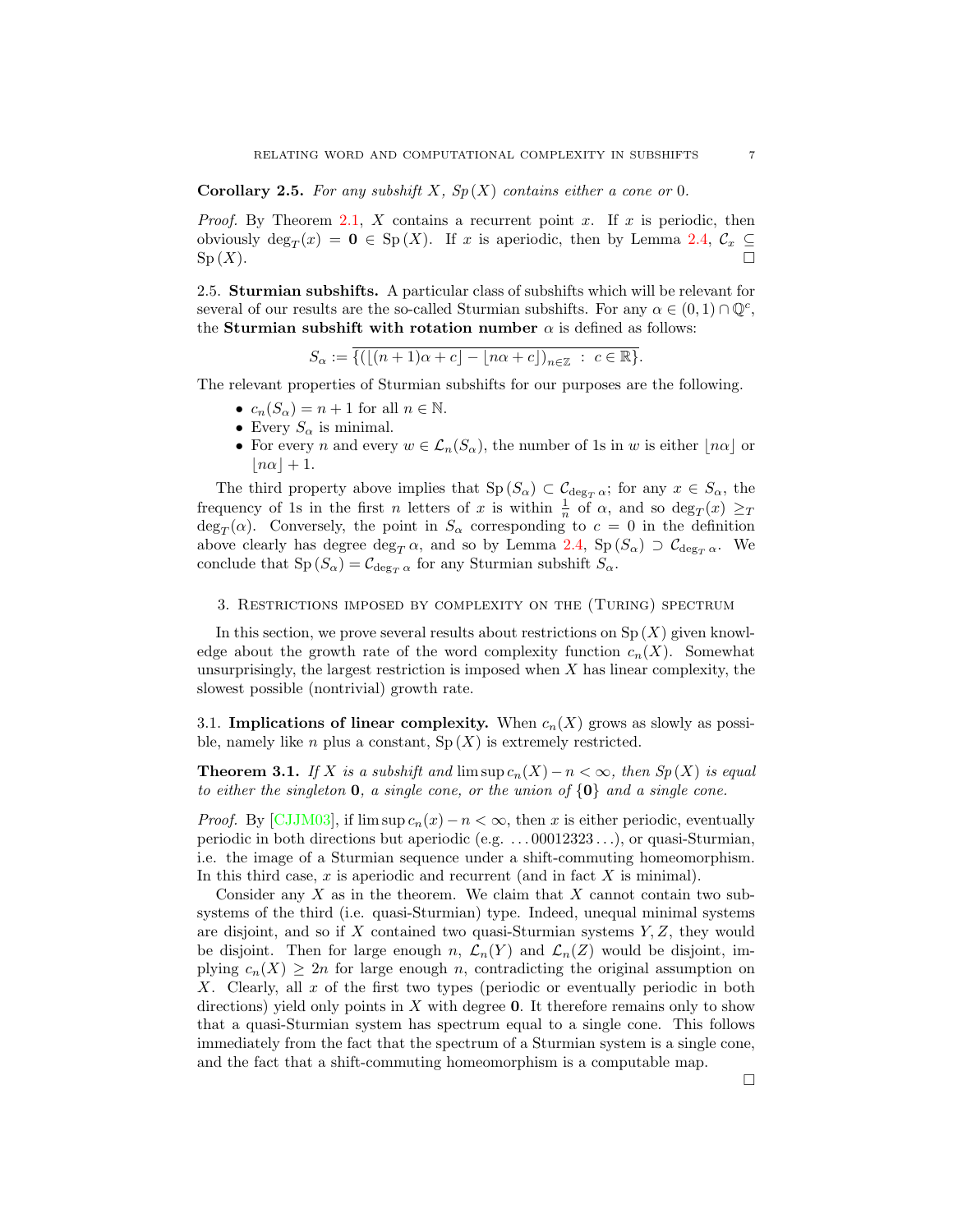For subshifts of linear complexity, the spectrum is still heavily constrained by the growth rate of  $c_n(X)$ .

<span id="page-7-0"></span>**Theorem 3.2.** If a subshift X has strong linear complexity with index  $t$ , then  $Sp(X)\setminus\{0\}$  can be written as the union of some number c of cones and m other (isolated) degrees, where  $c + m < t$ .

The proof of Theorem [3.2](#page-7-0) will be divided into two parts. In Lemma [3.3,](#page-7-1) we prove that  $Sp(X)$  contains some number  $m < t$  of nonzero isolated degrees whose associated cones are not subsets of  $Sp(X)$ .

Then, we prove that  $Sp(X)$  is the union of these isolated degrees and some number  $c < t - m$  of cones. Interestingly, most portions of this proof require only the weaker assumption of weak linear complexity.

3.1.1. Linear complexity and number of isolated degrees. From Lemma [2.4,](#page-5-0) we know that isolated degrees in the spectrum of a subshift, degrees that are not part of a cone, can only come from non-recurrent points.

<span id="page-7-1"></span>**Lemma 3.3.** If a subshift X has weak linear complexity with index  $t$ , then there are fewer than t different orbits of non-recurrent points in X.

As a straightforward corollary, we can bound the number of degrees that are not the base of some cone:

**Corollary 3.4.** If a subshift X has weak linear complexity with index  $t$ , then there are fewer than t nonzero degrees in  $Sp(X)$  whose associated cones are not subsets of  $Sp(X)$ .

*Proof of Lemma [3.3.](#page-7-1)* Suppose for a contradiction that there are at least t nonrecurrent points  $x_1, \ldots, x_t \in X$  with distinct orbits. We may then define words  $w_1, \ldots, w_t$  s.t.  $w_i$  appears in  $x_i$  exactly once for each i. Note that we can freely extend any  $w_i$  to a larger subword of  $x_i$  without losing this property.

We claim that by extending the  $w_i$  if necessary, we may impose the following additional property: for all  $j \neq k$ , either  $w_j$  is not a subword of  $x_k$  or  $w_k$  is not a subword of  $x_j$ . Again, we note that once this property holds for a pair  $(j, k)$ , it is not lost if any  $w_i$  is extended to a larger subword of  $x_i$ . It then suffices to show that for each fixed pair  $(j, k)$  in turn, we may extend  $w_j$  and/or  $w_k$  to larger words for which the desired property holds.

Fix any  $j \neq k$ . If  $w_k$  is not a subword of  $x_j$ , then the desired property already holds. Similarly, if  $w_k$  appears at least twice as a subword of  $x_j$ , then  $x_j$  contains a subword containing  $w_i$  and two occurrences of  $w_k$ , which itself cannot be a subword of  $x_k$  since  $w_k$  appears only once in  $x_k$ . Then, the desired property could be obtained by extending  $w_i$  to this larger word. The only remaining case is that  $w_k$  appears exactly once in  $x_j$ . We claim that  $w_k$  can then be extended to a larger subword of  $x_k$  which does not appear in  $x_j$  at all. Suppose for a contradiction that this is not the case, i.e. every subword of  $x_k$  containing  $w_k$  also appears in  $x_j$ . Since  $w_k$ appears exactly once in each of  $x_j$  and  $x_k$ , this would mean that for every n, the n letters preceding and following  $w_k$  are the same in  $x_j$  and  $x_k$ , and so that  $x_j$  is just a shift of  $x_k$ . We know that this is false, and so have a contradiction, implying that  $w_k$  can be extended to a longer subword of  $x_k$  for which the desired property holds.

By earlier observations, since  $j \neq k$  were arbitrary, we may now assume without loss of generality that  $w_i$  appears exactly once in  $x_i$  for each i, and that for all  $j \neq k$ ,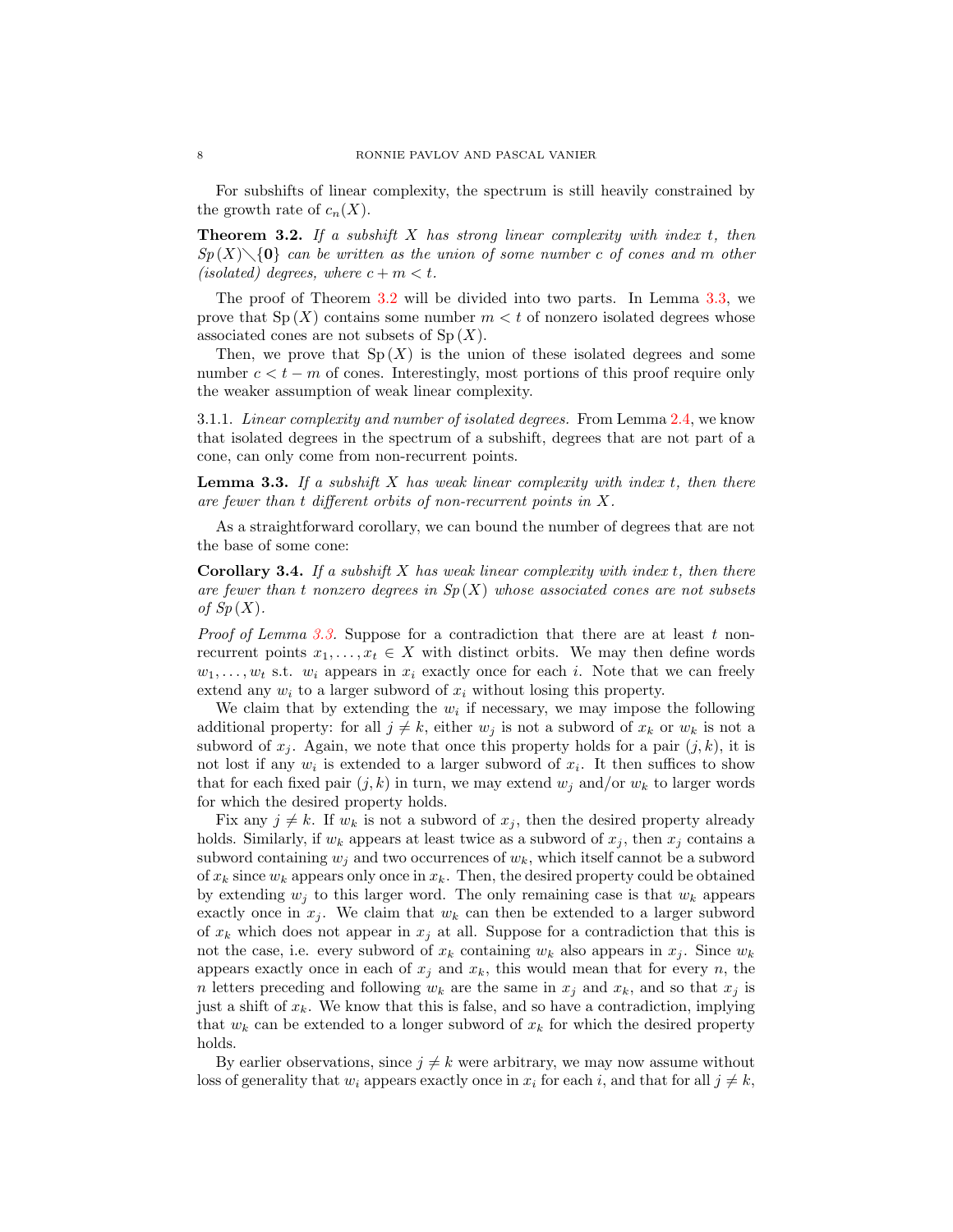either  $w_i$  is not a subword of  $x_k$  or  $w_k$  is not a subword of  $x_i$ . By shifting the  $x_i$ and/or extending the  $w_i$  if necessary, we may also assume that there exists N so that  $x_i(-N) \dots x_i(N) = w_i$  for each i. Now, for any  $n > 2N$ , define the following words in  $\mathcal{L}_n(X)$ :  $v_{i,m} = x_i(m) \dots x_i(m+n-1)$  for  $1 \leq i \leq t$  and  $N-n < m \leq -N$ . Note that by definition,  $v_{i,m}$  is always a subword of  $x_i$  containing  $w_i$ . We claim that all  $v_{i,m}$  are distinct. First, note that for  $j \neq k$  and any  $m, m', v_{j,m}$  contains  $w_j$  and is a subword of  $x_j$ , and  $v_{k,m'}$  contains  $w_k$  and is a subword of  $x_k$ . If  $v_{j,m} = v_{k,m'}$ , then  $w_j$  is a subword of  $x_k$  and  $w_k$  is a subword of  $x_j$ , which we know not to be the case. Therefore,  $v_{j,m} \neq v_{k,m'}$  whenever  $j \neq k$ . It remains only to show that  $v_{i,m} \neq v_{i,m'}$  whenever  $m \neq m'$ . To see this, note that each of  $v_{i,m}$  and  $v_{i,m'}$  contains  $w_i$  exactly once, and that  $w_i$  appears in each at different locations. This completes the proof that all  $v_{i,m}$  are distinct, which implies that  $c_n(X) \ge t(n-2N) = tn - 2tN$  for all  $n > 2N$ . Therefore, lim inf  $c_n(X) - tn > -\infty$ , contradicting weak linear complexity of  $X$  with index  $t$ . The assumption that  $X$ contains at least  $t$  orbits of non-recurrent points was then false, completing the  $\Box$ 

3.1.2. Linear complexity and number of cones. Now that we have control over the degrees of non-recurrent points, we focus on showing that the remaining nonzero degrees can be written as a finite union of cones.

In order to prove this, we will need several intermediate steps. The first is to show that there are fewer than t possibilities for the set of subwords of an aperiodic point of X. For  $x \in X$ , we denote its set of subwords by  $\mathcal{L}(x)$ , and accordingly define  $c_n(x)$  and the notions of strong/weak linear complexity of x.

<span id="page-8-0"></span>**Lemma 3.5.** If a subshift X has weak linear complexity with index t, and m is the finite number of orbits of non-recurrent points in X guaranteed by Lemma [3.3,](#page-7-1) then the set

 $\{\mathcal{L}(x) \mid x \in X \text{ is aperiodic and recurrent}\}\$ 

has cardinality less than  $t - m$ .

*Proof.* Recall from the proof of Lemma [3.3](#page-7-1) that there exists  $N$  so that for all  $n > 2N$ , there are at least  $m(n - 2N)$  words in  $\mathcal{L}_n(X)$  which each contain some word in  $\mathcal{L}_{2N+1}(X)$  only once (these were the words  $w_i$  in that proof.)

Now, suppose that  $x_1, \ldots, x_k$  have different languages and are recurrent and aperiodic. There exists an  $N' \geq 2N + 1$  such that  $\mathcal{L}_{N'}(x_1), \ldots, \mathcal{L}_{N'}(x_k)$  are all distinct. By recurrence of the  $x_i$ , there exists a window M such that every word in  $\mathcal{L}_{N'}(x_i)$  appears at least twice in each  $v_i := x_i([-M, M]).$ 

We now claim that for every  $n > N'$ , there are at least  $n - 2M$  words in  $\mathcal{L}_n(x_i)$ that contain  $v_i$ . To see this, choose any  $1 \leq i \leq k$ .

- Suppose that every *n*-letter subword of  $x_i$  contains  $v_i$ . By the Morse-Hedlund theorem, since  $x_i$  is aperiodic,  $c_n(x_i) > n$ , immediately yielding the desired result.
- Otherwise, there exists an *n*-letter subword of  $x_i$  not containing  $v_i$ . Without loss of generality (by shifting if necessary), assume that  $x_i(1)\dots x_i(n)$  does not contain  $v_i$  and is immediately preceded or followed by  $v_i$ ; we treat only the former case, as the latter is trivially similar. Then consider the n-letter subwords of  $x_i$  defined by  $u_j = x_i(-j) \dots x_i(n-j-1)$  for  $2M \leq j \leq n$ . Each  $u_i$  contains its rightmost occurrence of  $v_i$  starting at its  $(j-2M+1)$ th letter, and so all  $u_i$  are distinct, verifying the claim.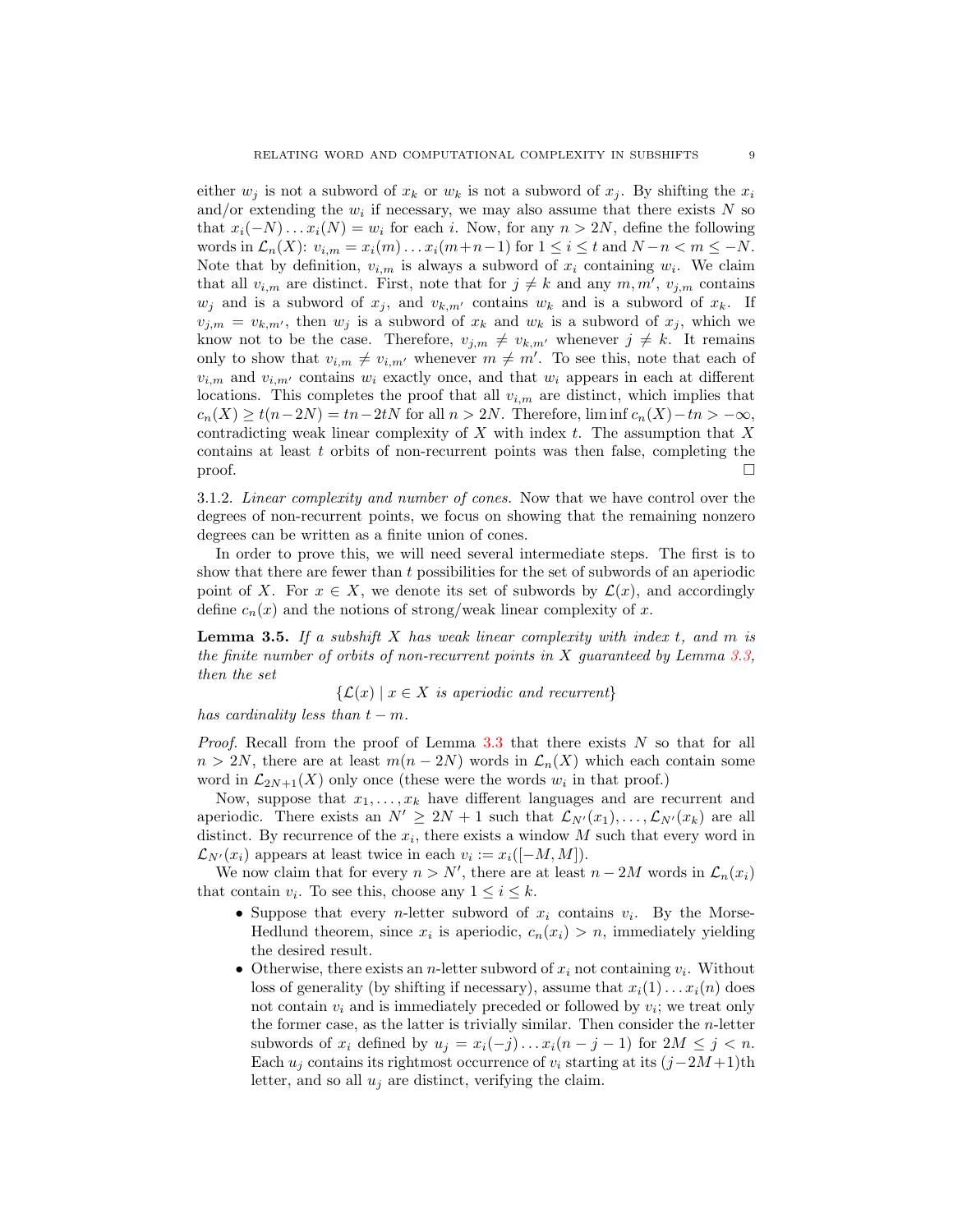For each of the  $x_i$ , denote by  $L_i$  this collection of words. The  $L_i$  are all disjoint; for  $x \in L_i$ ,  $\mathcal{L}_{N'}(x) = \mathcal{L}_{N'}(x_i)$ , since x contains  $v_i$ . Therefore,  $\mathcal{L}_n(X)$  contains at least  $k(n-2M)$  words which contain some  $v_i$  and therefore contain every word in  $\mathcal{L}_{N'}(X)$ at least twice. Since  $N' \ge 2N + 1$ , by the above, there are at least  $m(n-2N)$  words in  $\mathcal{L}_n(X)$  which contain some word in  $\mathcal{L}_{N'}(X)$  only once. Therefore, for  $n > 4M$ ,  $c_n(X) > k(n-2M) + m(n-2N)$ , and so by weak linear complexity of X with index  $t, k < t - m$ .

We will now show that the set of nonzero degrees of recurrent points of  $X$  is precisely the union of the cones above the degrees of the finite set  $\{\mathcal{L}(x) : x \in X\}.$ 

<span id="page-9-2"></span>**Lemma 3.6.** If X is a subshift with strong linear complexity, then for every  $x \in X$ .  $\deg_T x \geq_T \deg_T \mathcal{L}(x)$ .

In order to prove this result, we will need the notion of a right special word within a sequence x: a word  $w \in \mathcal{L}(x)$  is **right special for** x if there exist at least two ways to extend it on the right, i.e. letters  $a \neq b$  such that  $wa \in \mathcal{L}(x)$ and  $wb \in \mathcal{L}(x)$ . The degree  $d_x(w)$  of w a right special word for x is the number of additional such extensions it has: a right special word with  $d+1$  extensions in  $\mathcal{L}(x)$ has degree<sup>[1](#page-9-0)</sup> d. It follows that for any n, the sum of the degrees of all right special words of length n is  $c_{n+1}(x) - c_n(x)$ . It's obvious then that if  $c_{n+1}(x) - c_n(x)$  is bounded, then  $x$  has strong linear complexity. Surprisingly, the converse is also true, as proved by Cassaigne.

<span id="page-9-1"></span>**Theorem 3.7** (Cassaigne [\[Cas95\]](#page-21-8)). If x is a sequence with strong linear complexity, then  $c_{n+1}(x) - c_n(x)$  is bounded from above by a constant.

In fact, the application of Theorem [3.7](#page-9-1) is the only place where we require the assumption of strong (rather than weak) linear complexity.

*Proof of Lemma [3.6.](#page-9-2)* We now want to prove that from any point  $x \in X$  we can compute  $\mathcal{L}(x)$ . By Theorem [3.7,](#page-9-1) there exist N, M such that for every  $n > N$ ,  $c_{n+1}(x)-c_n(x) \leq M$ , and for infinitely many  $n, c_{n+1}(x)-c_n(x) = M$ . This means that for a given  $n > N$ , once we find a set S of right special words of length n where  $\sum_{w\in S} d_x(w) = M$ , then we know we have found all possible right special words for x of length n, and all possible letters which can follow them in  $x$ .

Our algorithm is the following: for input  $n$ , the algorithm scans larger and larger portions of x, looking for words of the form wa and wb for w of length at least n. It keeps a list of such words w it has found, along with the letters that can follow w, and whenever it begins a new scan of a longer portion of  $x$ , it increments the maximum length of w in its search (beginning by only looking for w of length exactly *n*, then *n* or  $n + 1$ , and so on.)

By definition of M, it will eventually find  $k > n$  and a set S of right-special words for x of length k with extensions yielding degrees which sum to  $M$ , meaning that the algorithm has the complete set of right special words for  $x$  of length  $k$  and their followers.

We now claim that a further algorithm can recover the entire k-language  $\mathcal{L}_k(x)$ . In the sequence  $x$ , every word that is not right special has exactly one possible follower. This means that every k-letter word appearing in x which is not right

<span id="page-9-0"></span><sup>&</sup>lt;sup>1</sup>It should always be clear from context whether the degree in consideration is a degree of a right special word or a Turing degree since Turing degrees of finite words are always 0.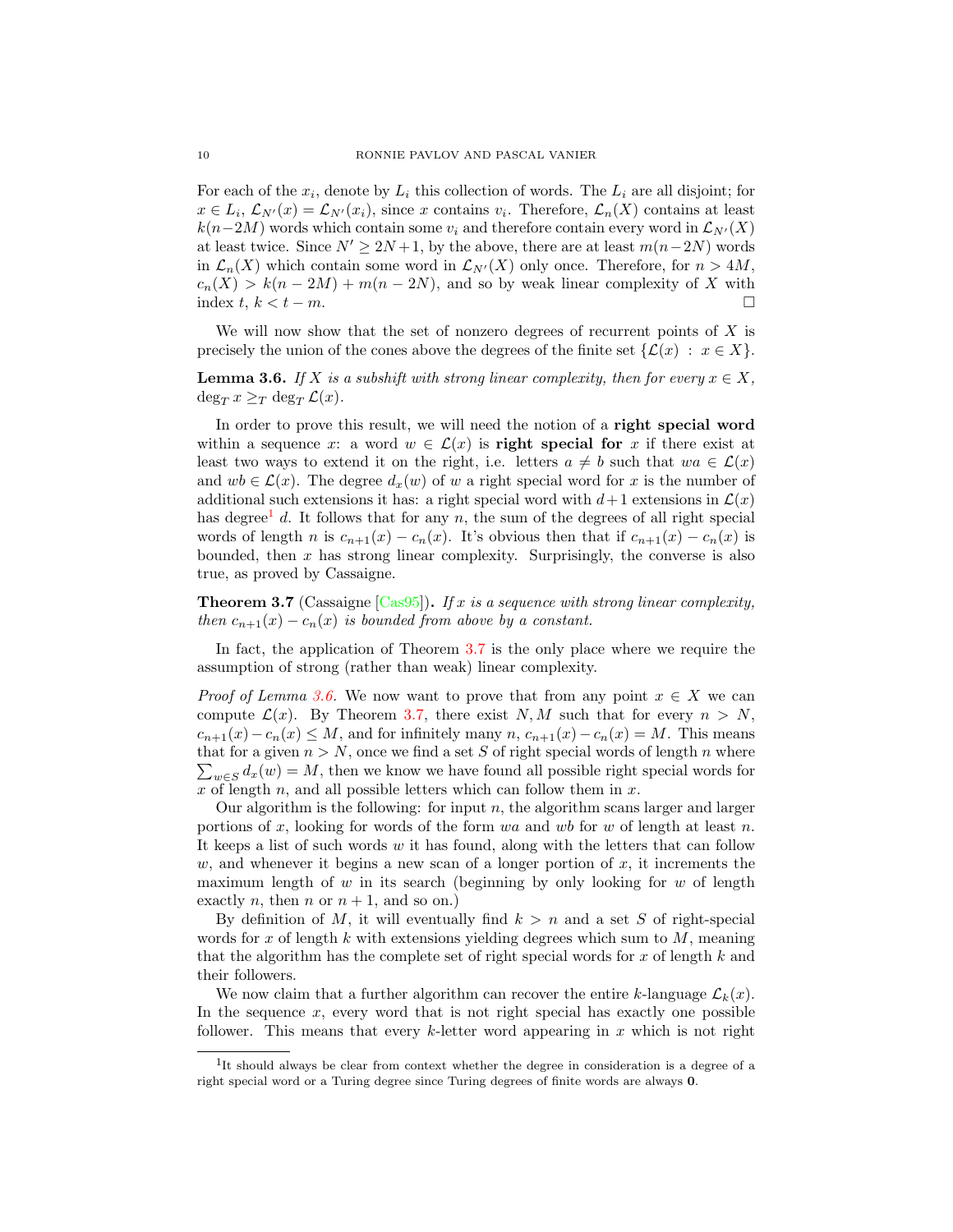special forces the following letter, which in turn forces another letter, until one arrives at a right special word in S. Therefore, every word in  $\mathcal{L}_k(x)$  is a subword of some word of the form saw, where  $s \in S$ ,  $a \in A$ , w is forced by s and a, and saw ends with a word in  $S$ . The algorithm can then just search  $x$  for occurrences of every possible sa for  $s \in S$  and  $a \in A$  and follow them to the right until hitting another word in S;  $\mathcal{L}_k(x)$  is then the set of all k-letter words encountered in this process. Finally,  $\mathcal{L}_n(x)$  is just the set of subwords of  $\mathcal{L}_k(x)$ , and so the algorithm has computed  $\mathcal{L}_n(x)$  from x; since n was arbitrary, the proof is complete.

 $\Box$ 

<span id="page-10-0"></span>**Lemma 3.8.** For any subshift X and aperiodic recurrent  $x \in X$ , there exists an aperiodic recurrent  $y \in X$  such that  $\mathcal{L}(x) = \mathcal{L}(y)$  and  $\deg_T y \leq_T \deg_T \mathcal{L}(x)$ .

*Proof.* We give a simple algorithm to construct y from  $\mathcal{L}(x)$ . Define  $w_1$  to be the minimal word (in the lexicographic order) in  $\mathcal{L}(x)$  which contains all words of  $\mathcal{L}_1(x)$ at least twice (such words exist by recurrence of  $x$ ).

For all  $i > 0$ , define  $w_{i+1}$  to be the minimal word in  $\mathcal{L}(x)$  which contains all words of  $\mathcal{L}_{|w_i|}(x)$  at least twice and which contains  $w_i$  in its center (again using recurrence of x). The sequence  $(w_i)$  then converges to a point, which we call y. Since y contains all words in  $\mathcal{L}_{|w_i|}(x)$  for all i, and y is a limit of words in  $\mathcal{L}(x)$ ,  $\mathcal{L}(y) = \mathcal{L}(x)$ . Aperiodicity of  $y$  follows immediately from this fact and aperiodicity of  $x$ . Every word in  $\mathcal{L}(x)$  occurs at least twice in y by construction, and so y is recurrent. Finally, y was computed from  $\mathcal{L}(x)$ , and by Lemma [3.6,](#page-9-2)  $\deg_T y \geq_T \deg_T \mathcal{L}(y) = \deg_T \mathcal{L}(x)$ .<br>Therefore  $\deg_T y = \deg_T \mathcal{L}(x)$ Therefore,  $\deg_T y = \deg_T \mathcal{L}(x)$ .

The following is an immediate corollary of Lemma [3.6](#page-9-2) and Lemma [3.8.](#page-10-0)

<span id="page-10-1"></span>**Corollary 3.9.** If  $X$  is a subshift with strong linear complexity, then for every aperiodic recurrent  $x \in X$ , there exists an aperiodic recurrent  $y \in X$  such that  $\mathcal{L}(x) = \mathcal{L}(y)$  and  $\deg_T y = \deg_T \mathcal{L}(x)$ .

We may now prove Theorem  $3.2$ .

Proof of Theorem [3.2.](#page-7-0) By Lemma [3.3,](#page-7-1) there exist only finitely many nonzero degrees  $\mathbf{d}_1, \ldots, \mathbf{d}_m \in \text{Sp}(X)$  for  $m < t$  associated to non-recurrent points in X. Then by Lemma [2.4,](#page-5-0) for every  $\mathbf{d} \in \mathrm{Sp}(X) \setminus \{0\}$  not equal to any  $d_i, \mathcal{C}_d \subseteq \mathrm{Sp}(X)$ .

By Lemma [3.5,](#page-8-0) there exist  $x_1, \ldots, x_c$  for  $c < t - m$  so that for all aperiodic nonrecurrent  $x \in X$ ,  $\mathcal{L}(x) = \mathcal{L}(x_i)$  for some i. For every  $1 \leq i \leq c$ , by Corollary [3.9,](#page-10-1) there exists aperiodic recurrent  $y_i$  with  $\mathcal{L}(y_i) = \mathcal{L}(x_i)$  and  $\deg_T(y_i) = \deg_T(\mathcal{L}(x_i)).$ 

Then, by Lemma [2.4,](#page-5-0)  $\mathcal{C}_{y_i} \subset \text{Sp}(X)$  for  $1 \leq i \leq k$ , and so  $\{d_1, \ldots, d_m\}$  $\bigcup_{i=1}^c C_{y_i} \subset \text{Sp}(X)$ . Conversely, for every aperiodic recurrent  $x \in X$ , by Lemma [3.6,](#page-9-2)  $\deg_T x \geq_T \deg_T \mathcal{L}(x)$ . There exists i so that  $\mathcal{L}(x) = \mathcal{L}(y_i)$ , and so in fact  $\deg_T x \geq_T$  $\deg_T \mathcal{L}(y_i) = \deg_T y_i$ . Therefore, the set of degrees of aperiodic recurrent  $x \in X$ is contained in  $\bigcup_{i=1}^{c} \mathcal{C}_{y_i}$ , meaning that  $\text{Sp}(X)\setminus\{\mathbf{0}\}\subset \{\mathbf{d_1},\ldots,\mathbf{d_m}\}\cup \bigcup_{i=1}^{c} \mathcal{C}_{y_i} \subset$  $\text{Sp}(X)$ , and so that  $\text{Sp}(X)\setminus\{\mathbf{0}\}=\{\mathbf{d_1},\ldots,\mathbf{d_m}\}\cup\bigcup_{i=1}^c\mathcal{C}_{y_i}\subset\text{Sp}(X)$ , completing the proof.

 $\Box$ 

3.1.3. Minimal subshifts with linear complexity have spectrum equal to a cone. The preceding results also have strong consequences for minimal subshifts with linear complexity; the spectrum of any such shift is a single cone, whose base is the degree of its language.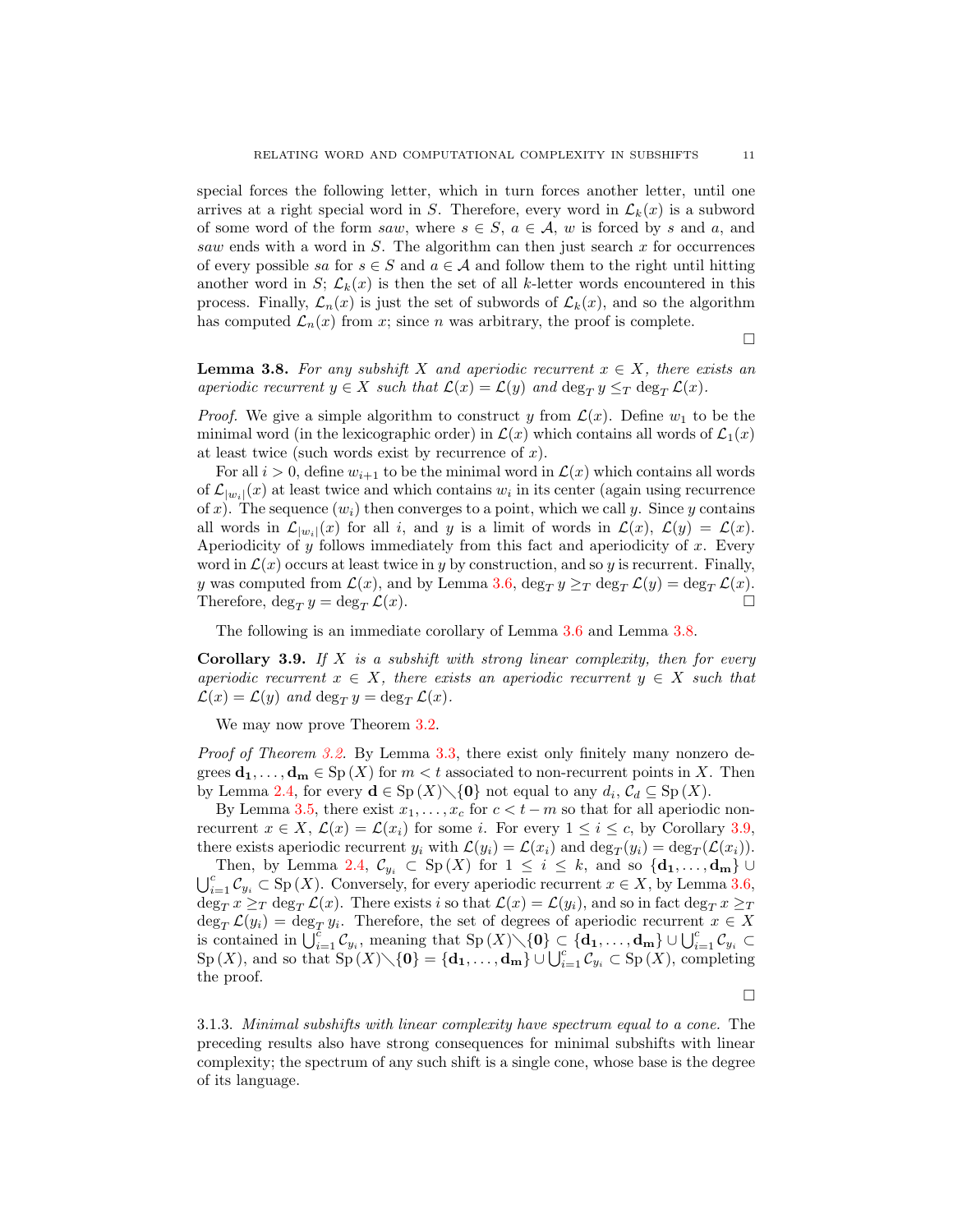**Theorem 3.10.** If an infinite minimal subshift  $X$  has strong linear complexity, then  $Sp(X) = C_{\deg_T} \mathcal{L}(X)$ .

*Proof.* Consider an infinite minimal subshift  $X$  with strong linear complexity. For every  $x \in X$ ,  $\mathcal{L}(x) = \mathcal{L}(X)$  (otherwise, the orbit closure of x would be a nonempty proper subsystem of  $X$ , contradicting minimality), and  $x$  is aperiodic and recurrent (otherwise, the orbit closure of  $x$  would contain a point not containing all words in  $\mathcal{L}(X)$ . Therefore, by Corollary [3.9,](#page-10-1) there exists a point  $y \in X$  with  $\deg_T y = \deg_T \mathcal{L}(X)$ . Also, for all  $x \in X$ , Lemma [3.6](#page-9-2) implies that  $\deg_T x \geq_T$  $\deg_T \mathcal{L}(X) = \deg_T \mathcal{L}(y)$ , and so  $\text{Sp}(X) \subset C_{\deg_T \mathcal{L}(X)}$ . Finally, by Lemma [2.4,](#page-5-0)  $\text{Sp}(X) \supset \mathcal{C}_{\deg_T \mathcal{L}(X)}$ , completing the proof.

3.2. Implications of exponential complexity. In the opposite direction, if  $X$ has exponentially growing complexity function (i.e. X has positive topological entropy), this also restricts  $Sp(X)$ .

<span id="page-11-3"></span>**Theorem 3.11.** If a subshift X has positive entropy, then its spectrum contains a cone.

*Proof.* Suppose that  $h^{top}(X) > 0$ . Then by Lemma [2.3,](#page-4-1) there exists a measure  $\mu$ giving zero measure to the set of periodic points of X. By Theorem [2.1,](#page-4-0)  $\mu$ -a.e.  $x \in X$  is recurrent, and so there exists an aperiodic recurrent point  $x \in X$ . Then, by Lemma [2.4,](#page-5-0)  $\text{Sp}(X) \supset \mathcal{C}_x$ .

## <span id="page-11-0"></span>4. Realizing (Turing) spectrums for various growth rates of complexity functions

In this section, we will present examples of subshifts with various complexity restrictions which exhibit different sets of Turing degrees as spectra. In several cases, our results come close to showing that the restrictions from Section [3](#page-6-0) are tight (i.e. cannot be relaxed). The main obstacle is that every spectrum we can realize is either a union of cones or contains 0.

## 4.1. Examples with strong linear complexity.

<span id="page-11-1"></span>**Theorem 4.1.** Let  $S = {\bf{d_1}, \ldots, d_t}$  be a finite set of Turing degrees. Then there exists a subshift X having strong linear complexity whose spectrum is

$$
\bigcup_{i=1}^t \mathcal{C}_{\mathbf{d_i}}.
$$

*Proof.* Given a real  $\alpha \in \{0,1\}^{\mathbb{N}}$ , the Sturmian subshift  $S_{\alpha}$  corresponding to the rotation of the circle by  $\alpha$  has complexity function  $c_n(S_\alpha) = n+1$  and its spectrum is  $\mathcal{C}_{\alpha}$ .

Now take  $\alpha_1, \ldots, \alpha_t$  sequences of degrees  $\mathbf{d}_1, \ldots, \mathbf{d}_t$ . Then  $X = \bigcup_{i=1}^t X_{\alpha_i}$  is a subshift and has strong linear complexity (with index  $t$ ), and its spectrum is exactly  $\bigcup_{i=0}^t \mathcal{C}_{\mathbf{d_i}}$ .

<span id="page-11-2"></span>**Theorem 4.2.** Let  $S = {\bf{d_1}, \ldots, d_t}$  be a finite set of Turing degrees. Then there exists a subshift X with strong linear complexity whose spectrum is

$$
Sp(X) = S \cup \{0\}.
$$

Furthermore, if S can be realized by a  $\Pi_1^0$  class, then X is effective.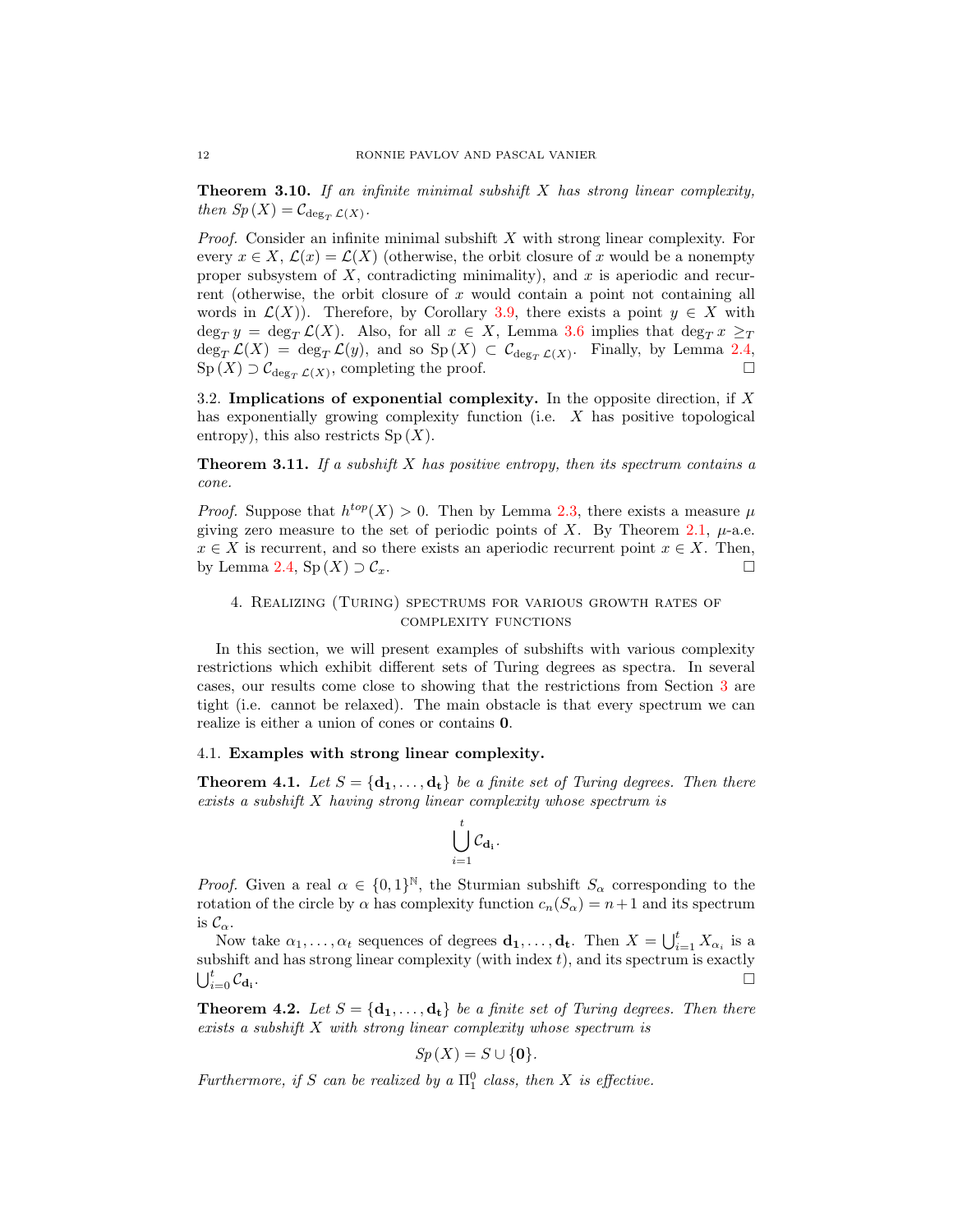*Proof.* Take  $s_1, \ldots, s_t$  sequences of  $\{1, 2\}^{\mathbb{N}}$  with degrees  $\mathbf{d_1}, \ldots, \mathbf{d_t}$  respectively. Choose a strictly increasing computable function  $(m_i)_{i\in\mathbb{N}}$ . We define a subshift  $X \subset \{0,1,2\}^{\mathbb{Z}}$  consisting of the closure of the union of the orbits of the following sequences  $\{x_i\}_{i=1}^t$ :

$$
x_i := \omega_{0.s_i(1)0^{m_1} s_i(2)0^{m_2} s_i(3)0^{m_3} s_i(4)0^{m_4} s_i(5)0^{m_5} s_i(6)0^{m_6} \cdots
$$

Each  $x_i$  is just  $s_i$  with growing numbers of 0 interspersed between its letters, and so since  $(m_i)$  is computable,  $\deg_T(x_i) = \deg_T(s_i)$  for  $1 \le i \le t$ . The only points in X other than the orbits of the  $x_i$  are those obtained by limits of shifts of various  $x_i$ . It is not hard to check that the only such sequences are in the orbit of either  $y_1 = \omega_{0.10^{\omega}, y_2} = \omega_{0.20^{\omega}, \text{ or } y_3} = \omega_{0.0^{\omega}.}$  These all trivially have Turing degree **0**, and so  $Sp(X) = S \cup \{0\}.$ 

We must now show that X has strong linear complexity by bounding  $c_n(X)$  from above. Subwords of  $y_1$ ,  $y_2$ , and  $y_3$  have at most one symbol not equal to 0, and there are  $2n + 1$  n-letter words of this type. We now need to find the contribution to  $c_n(X)$  from subwords of some  $x_i$ . Fix i, and consider any w a subword of  $x_i$ .

- if w contains fewer than two symbols from  $\{1, 2\}$ , then w has already been counted as a subword of  $y_1$ ,  $y_2$ , or  $y_3$ .
- if w contains at least two  $\{1,2\}$  symbols, then w must occur within  $0^{n-1}s_1^i 0^{m_1}s_2^i 0^{m_2}\ldots s_k^i 0^{m_k}$ , where k is the unique integer for which  $m_{k-1}$  <
	- $n \leq m_k$ . The number of such *n*-letter subwords of  $x_i$  is  $\sum_{k=1}^{k}$  $i=1$  $(1 + m_i)$ . If we

choose, for instance,  $m_i = 2^i - 1$ , then this is always strictly less than 4n. So, by combining these counts over all  $1 \leq i \leq t$ , we see that  $c_n(X) < (2n+1) +$  $4tn$ , and therefore X clearly has strong linear complexity. If S is a  $\Pi_1^0$  class, then the set of forbidden words can be recursively enumerated, and so  $X$  is effectively closed.

$$
\Box
$$

**Theorem 4.3.** Let S and S' be finite sets of Turing degrees. There exists a subshift X with strong linear complexity whose spectrum is

$$
Sp(X) = \{0\} \cup S \cup \bigcup_{\mathbf{d}' \in S'} \mathcal{C}_{\mathbf{d}'}.
$$

Proof. Simply take the union of the subshifts guaranteed by Theorems [4.1](#page-11-1) and [4.2.](#page-11-2)

#### 4.2. Examples with arbitrarily slow superlinear complexity.

**Theorem 4.4.** Let  $S = {\bf{d_0}, d_1, \ldots}$  be a countable set of Turing degrees. Then the set of subshifts X with  $Sp(X) = \bigcup_{k>0} C_{\mathbf{d_k}}$  exhibits arbitrarily slow superlinear complexity.

*Proof.* Choose any increasing unbounded  $f : \mathbb{N} \to \mathbb{N}$ . Define  $(m_i)$  an strictly increasing (not necessarily computable) sequence of natural numbers satisfying  $m_{f(n)/2} > n$  for all sufficiently large n; this is possible since f is unbounded.

Choose a sequence  $(\alpha_k)_{k\geq 0}$  where  $\alpha_k$  has degree  $\mathbf{d}_{\mathbf{k}}$  for  $k \geq 0$ , and where  $\alpha_k$ approaches the limit  $\alpha_0$  quickly enough to guarantee  $\mathcal{L}_{m_k}(S_{\alpha_k}) = \mathcal{L}_{m_k}(S_{\alpha_0})$  for  $k \in \mathbb{N}$  (recall that  $S_{\alpha}$  is the Sturmian shift with rotation number  $\alpha$ ); this is possible since the set of reals with any fixed Turing degree is obviously dense. Define  $X =$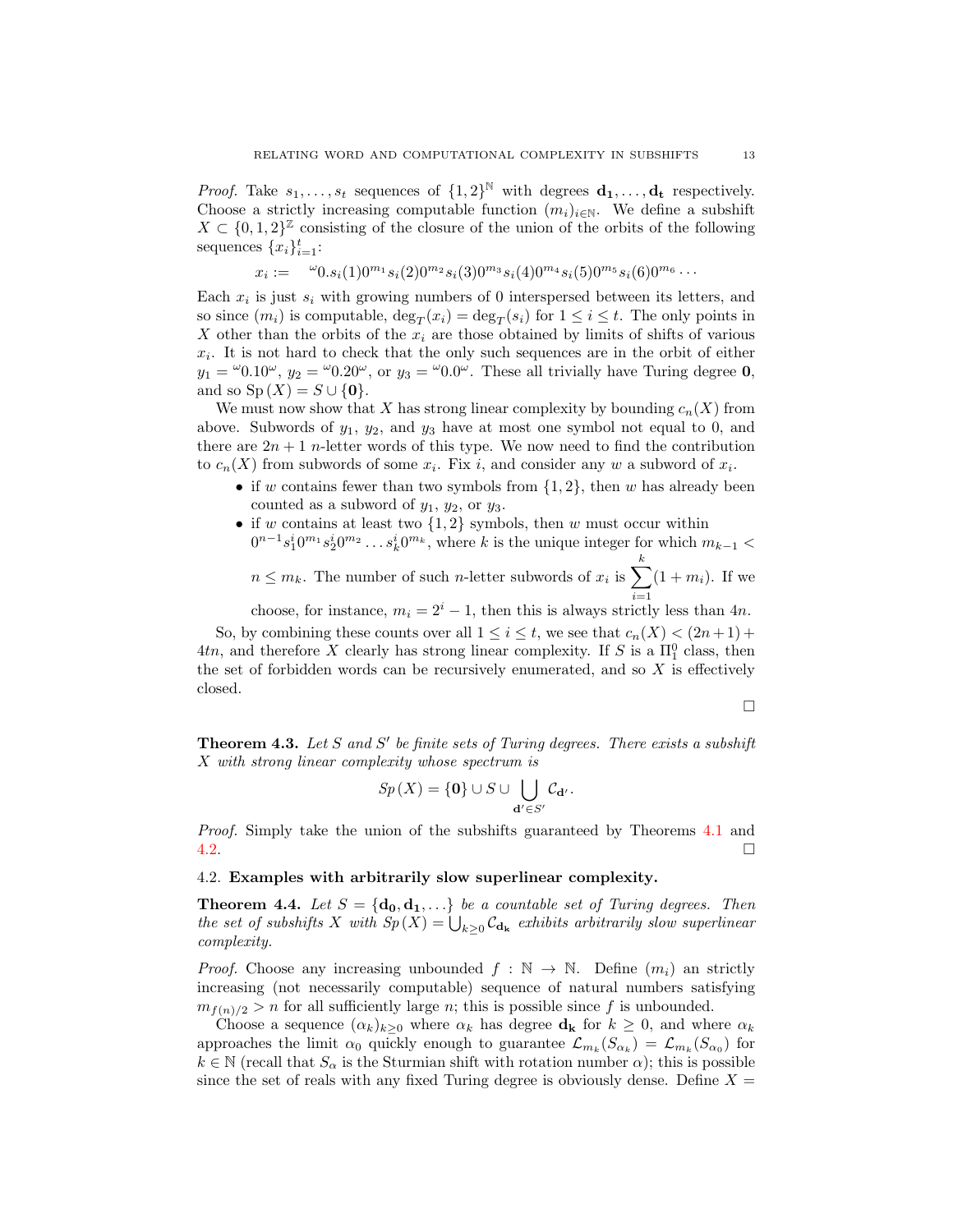$\bigcup_{k=0}^{\infty} S_{\alpha_k}$ ; X is closed (and therefore a subshift) since  $\alpha_k \to \alpha_0$ . Since  $\text{Sp}(S_{\alpha_k})$  =  $\mathcal{C}_{\mathbf{d}_{\mathbf{k}}}$  for all  $n$ ,  $\text{Sp}(X) = \bigcup_{k \geq 0} \mathcal{C}_{\mathbf{d}_k}$ , as desired.

It remains to bound  $c_n(X)$  from above. Choose any n, and define k so that  $m_{k-1} \leq n < m_k$ . Since  $m_{f(n)/2} > n$  for sufficiently large  $n, k \leq f(n)/2$  for all such *n*. For any  $i \geq k$ , note that since  $\mathcal{L}_{m_i}(S_{\alpha_i}) = \mathcal{L}_{m_i}(S_{\alpha_0}), \mathcal{L}_n(S_{\alpha_i}) = \mathcal{L}_n(S_{\alpha_0}).$ Therefore,  $c_n(X) \leq k(n+1)$ , which is bounded from above by  $(n+1)(f(n)/2) \leq$  $nf(n)$  for sufficiently large n, completing the proof.

 $\Box$ 

<span id="page-13-0"></span>**Theorem 4.5.** Let S be a countable set of Turing degrees. Then the set of subshifts X with  $Sp(X) = S \cup \{0\}$  exhibits arbitrarily slow superlinear complexity.

*Proof.* Let  $S = {\bf{d_1}, d_2, \ldots}$  be a countable set of Turing degrees, and choose  $\{0, 1\}$ sequences  $(s_i)_{i\in\mathbb{N}}$  with  $\deg_T(s_i) = \mathbf{d_i}$ . Fix any increasing unbounded  $f : \mathbb{N} \to \mathbb{N}$ . Define  $(m_i)$  an strictly increasing (not necessarily computable) sequence of natural numbers satisfying  $m_{(f(n)-6)/4} > n$  for all sufficiently large n; this is possible since f is unbounded.

Now, for each  $i$ , define a sequence

$$
x_i := \, ^{\omega} 0.10^{2^1 - 1} 10^{2^2 - 1} 10^{2^3 - 1} \dots 10^{2^{m_i - 1}} 10^{2^{m_i + 1 + s_i(1)}} 10^{2^{m_i + 2 + s_i(2)}} 10^{2^{m_i + 3 + s_i(3)}} \dots
$$

The runs of 0s in  $x_i$  are just consecutive powers of 2 until the gap of length  $2^{m_i}$ , after which the runs of 0s switch to increasing powers of 2 which encode the letters of  $s_i$ . It should be clear from this that  $\deg_T(x_i) = \deg_T(s_i) = \mathbf{d_i}$ . Define a subshift X as the closure of the union of the orbits of all  $x_i$ . All  $x \in X$  are then either some shift of an  $x_i$ , or a limit of shifts of various  $x_i$ . It is easy to see that the only such points, apart from the  $x_i$  themselves, are in the orbit of either

 $y_1 = {}^{\omega}0.10^{2^1-1}10^{2^2-1}10^{2^3-1}\ldots$ ,  $y_2 = {}^{\omega}0.10^{\omega}$ , or  $y_3 = {}^{\omega}0.0^{\omega}$ . Clearly all of these have Turing degree **0**, and so  $Sp(X) = S \cup \{0\}.$ 

It remains to bound  $c_n(X)$  from above. We first note that for every n, the number of combined *n*-letter subwords of  $y_1$ ,  $y_2$ , and  $y_3$  is less than or equal to  $6n + 1$  by exactly the same argument as used in Theorem [4.2.](#page-11-2) Now, choose any n, and take the unique  $k \in \mathbb{N}$  for which  $m_{k-1} < n \leq m_k$ . Recall that for sufficiently large n,  $m_{(f(n)-6)/4} > n$ , and so for such n,  $k \leq (f(n)-6)/4$ . Then, note that for  $i \geq k$ , every *n*-letter subword of  $x_i$  appears also as a subword of  $y_1$ . Therefore, we need only count the *n*-letter subwords within  $x_i$  for  $i < k$ . Each  $x_i$  is a sequence whose gaps of 0 have lengths which are increasing powers of 2, and so by a similar argument as in Theorem [4.2,](#page-11-2) each  $x_i$  has less than or equal to 4k subwords of length n. Combining the above yields

$$
c_n(X) \le (4k+6)n,
$$

which is less than or equal to  $nf(n)$  for large enough n, completing the proof.

 $\Box$ 

**Theorem 4.6.** Let S be a countable set of Turing degrees, and let  $S'$  be a finite set of Turing degrees. Then the set of subshifts X with  $Sp(X) = \{0\} \cup S \cup \bigcup_{d' \in S'} C_{d'}$ exhibits arbitrarily slow superlinear complexity.

*Proof.* Just take the unions of subshifts guaranteed by Theorems [4.1](#page-11-1) and [4.5.](#page-13-0)  $\Box$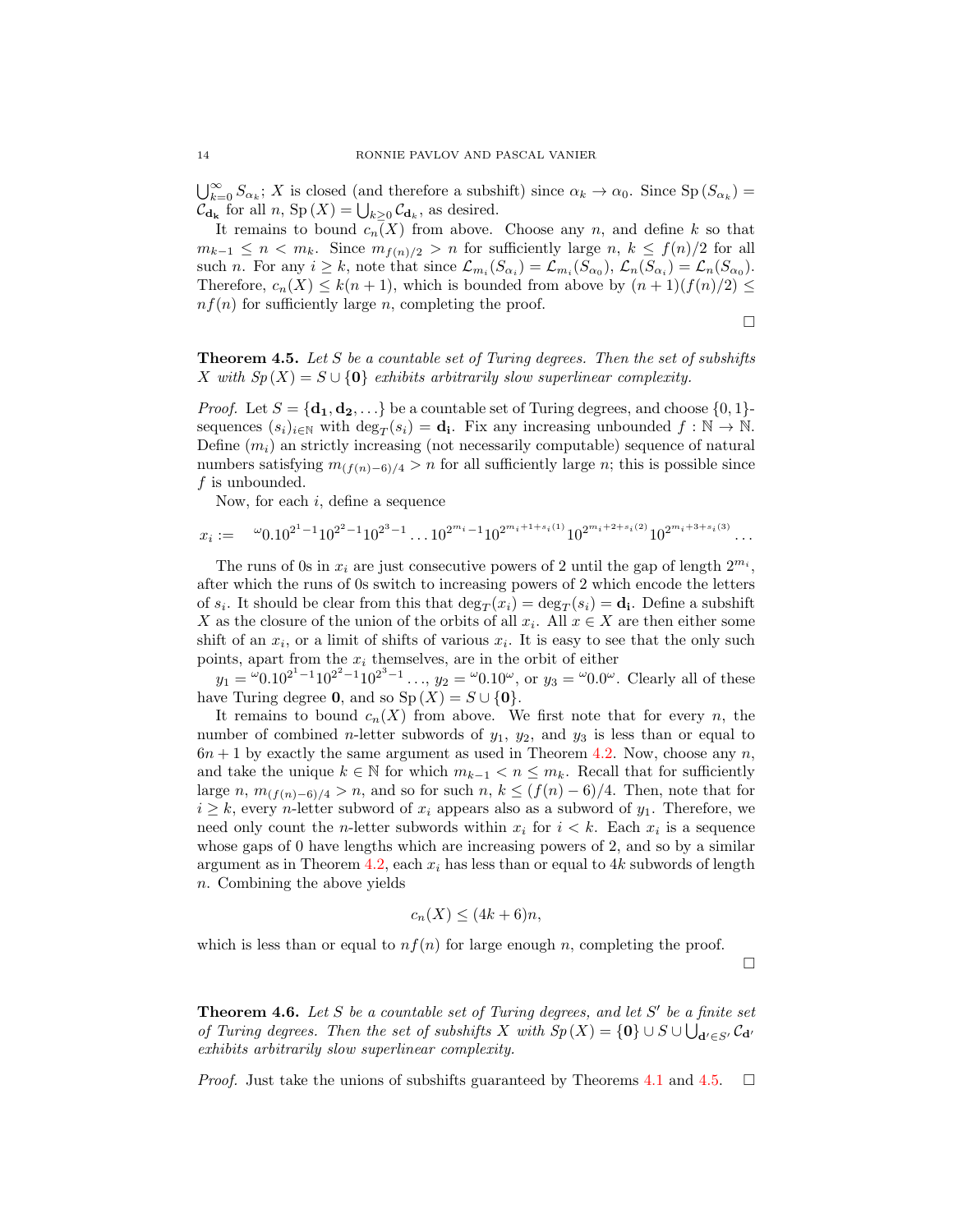#### 4.3. Examples with arbitrarily computably slow superlinear complexity.

**Theorem 4.7.** Let S be a closed nonempty set of Turing degrees. Then the sets of subshifts X with  $Sp(X) = S \cup \{0\}$  or  $Sp(X) = \bigcup_{\mathbf{d} \in S} C_{\mathbf{d}}$  exhibit arbitrarily computably slow superlinear complexity.

The proof is composed of the following two lemmas.

**Lemma 4.8.** Let S be an arbitrary nonempty closed set of Turing degrees, then the set of subshifts X with  $Sp(X) = S \cup \{0\}$  exhibits arbitrarily computably slow superlinear complexity.

Proof. Let S be an arbitrary closed nonempty set of Turing degrees, and choose a closed set of  $\{1,2\}$ -sequences  $(s_d)_{d\in S}$  with  $\deg_T(s_d) = d$ . Fix any increasing unbounded computable  $f : \mathbb{N} \to \mathbb{N}$ , and choose a strictly increasing computable function  $(m_i)_{i\in\mathbb{N}}$  so that  $m_{(\log_2 f(n))/6} > n$  for all n; this is possible since f is unbounded and computable. We define a subshift  $X \subset \{0,1,2\}^{\mathbb{Z}}$  consisting of the closure of the union of the orbits of the following sequences  $(x_d)_{d\in S}$ :

$$
x_{\mathbf{d}} := \omega_{0.s_{\mathbf{d}}(1)0^{m_1} s_{\mathbf{d}}(2)0^{m_2} s_{\mathbf{d}}(3)0^{m_3} s_{\mathbf{d}}(4)0^{m_4} \cdots
$$

Since  $(m_i)$  is computable, it should be clear that  $\deg_T(x_d) = \deg_T(s_d) = d$  for all  $\mathbf{d} \in S$ . The only  $x \in X$  other than the orbits of the  $x_{\mathbf{d}}$  are those obtained by limits of shifts of various  $x_d$ . Since  $(s_d)_{d\in S}$  is closed, the only such points outside of the  $x_{\mathbf{d}}$  themselves are in the orbit of either  $y_1 = {}^{\omega}0.10^{\omega}$ ,  $y_2 = {}^{\omega}0.20^{\omega}$ , or  $y_3 = {}^{\omega}0.0^{\omega}$ . These all trivially have Turing degree **0**, and so  $Sp(X) = S \cup \{0\}.$ 

We must now bound  $c_n(X)$  from above. We recall from the proof of Theorem [4.2](#page-11-2) that any particular  $x_d$  has complexity less than or equal to 6n; let's for instance fix x to be the sequence induced by  $s_d = 1^{\omega}$ . Now, consider any n, and define k so that  $m_{k-1} < n \leq m_k$ . Recall that for sufficiently large n,  $m_{(\log_2 f(n))/6} > n$ , and so for such  $n, k \leq (\log_2 f(n))/6$ . Clearly any n-letter word in  $\mathcal{L}(X)$  has less than or equal to k symbols in  $\{1, 2\}$ , and is obtained by taking some subword of  $x$  and changing the 1s to a combination of 1s and 2s, which can be done in less than or equal to  $2^k$  ways. Therefore,  $c_n(X) \leq 2^k(6n)$ , which is less than  $nf(n)$  for sufficiently large  $n$ , completing the proof.

 $\Box$ 

<span id="page-14-0"></span>**Lemma 4.9.** Let  $S$  be an arbitrary closed nonempty set of Turing degrees, then the set of subshifts X with  $Sp(X) = \bigcup_{\mathbf{d} \in S} C_{\mathbf{d}}$  exhibits arbitrarily computably slow superlinear complexity.

*Proof.* This proof is based on a construction of Miller [\[Mil12\]](#page-21-9). Let S be an arbitrary non-empty closed set of Turing degrees and  $f : \mathbb{N} \to \mathbb{N}$  be any increasing computable unbounded function. Choose  $g : \mathbb{N} \to \mathbb{N}$  a computable function satisfying  $g(n) > 2$ and  $2^{2n+5} \le f(g(n))$  for all n. Take  $(s_d)_{d \in S}$  to be a closed set of  $\{0,1\}$  sequences with  $s_{\mathbf{d}}$  of degree **d**.

Now, for each finite word  $\sigma \in \{0,1\}^*$ , we inductively define two words  $a_{\sigma}$  and  $b_{\sigma}$  as follows: (here  $\epsilon$  represents the empty word)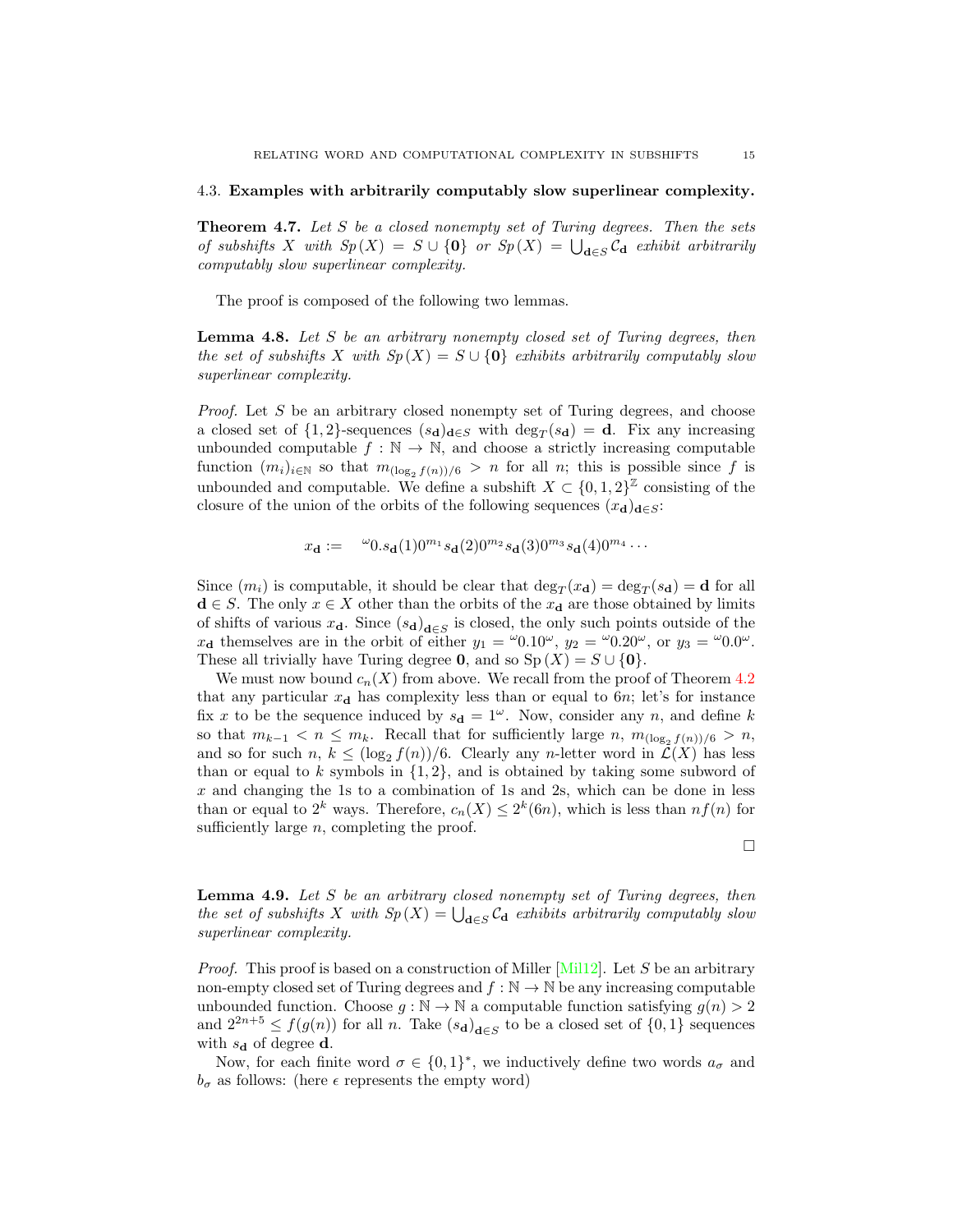$$
a_{\epsilon} = 1
$$
\n
$$
b_{\epsilon} = 0
$$
\n
$$
b_{\sigma 0} = b_{\sigma} \underbrace{a_{\sigma} \cdots a_{\sigma}}_{g(|\sigma|)-1}
$$
\n
$$
b_{\sigma 0} = a_{\sigma} \underbrace{b_{\sigma} \cdots b_{\sigma}}_{g(|\sigma|)}
$$
\n
$$
b_{\sigma 1} = b_{\sigma} \underbrace{a_{\sigma} \cdots a_{\sigma}}_{g(|\sigma|)}
$$

Note that  $a_{\sigma}$  is always a prefix of  $b_{\sigma}$ , and so for every  $\sigma$ , all subwords of  $a_{\sigma}$  appear in  $b_{\sigma}$ . Now let  $\mathcal{F}_S$  be the set of words that are not subwords of any word of the form  $b_{\sigma}$  for  $\sigma$  a prefix of some  $s_d$ . Now let  $X = X(\mathcal{F}_S) \subset \{0,1\}^{\mathbb{N}}$  be the subshift defined by the set  $\mathcal{F}_S$  of forbidden words.

We first show that  $Sp(X)$  is  $\bigcup_{d\in S} C_d$ . By definition of  $\mathcal{F}_S$ , for every  $x \in X$ and  $n \in \mathbb{N}$ , x is a concatenation of  $a_{\sigma}$  and  $b_{\sigma}$  for some  $\sigma$  of length n, and  $\sigma$  is the prefix of some  $s_{d}$ . By the recursive definition of the words  $a_{\sigma}$  and  $b_{\sigma}$  and the fact that  $(s_d)_{d\in S}$  is closed, any fixed x is induced in this way by prefixes of a single  $s_{d}$ . Furthermore, this  $s_{d}$  can be computed from x by just counting the number of successive occurences of  $a_{\sigma}$  and  $b_{\sigma}$ . Start with  $\sigma = \epsilon$ . Then, if the sequence contains two consecutive  $a_{\epsilon}$ , then the first bit of  $s_{d}$  is 0, and otherwise it is 1. From this information, we can deduce subsequent bits of  $s_d$  in a similar fashion. Therefore, each sequence of X has degree above some degree of S, and so  $\text{Sp}(X) \subseteq \bigcup_{\mathbf{d} \in S} \mathcal{C}_{\mathbf{d}}$ .

For the opposite containment, we fix any  $s_{d}$ , and define  $\sigma_n$  to be its prefix of length *n* for every  $n \in \mathbb{N}$ . The sequence  $b_{\sigma_n}$  approaches a limit  $x_d$ , which is in X by definition. Clearly  $\deg_T(x_d) = \mathbf{d}$ , and  $x_d$  is recurrent. Therefore, by Lemma [2.4,](#page-5-0) Sp  $(X)$  contains  $C_d$ . Since  $d \in S$  was arbitrary, the reverse containment is proved, and so  $\text{Sp}(X) = \bigcup_{\mathbf{d} \in S} C_{\mathbf{d}}.$ 

It remains to bound  $c_n(X)$  from above. We first note that for every  $\sigma$  of length k, every word  $a_{\sigma}$ ,  $b_{\sigma}$  has length between  $\prod_{i=0}^{k-1} g(i)$  and  $\prod_{i=0}^{k-1} (g(i)+1) \leq 2^k \prod_{i=0}^{k-1} g(i)$ . For convenience, we denote  $h(k) = \prod_{i=0}^{k-1} g(i)$  for all k. Now, for any n, there exist k and  $1 \leq j < g(k)$  so that  $jh(k) \leq n < (j+1)h(k)$ . For every point of x, there exists  $\sigma$  of length k so that x is a concatenation of  $a_{\sigma}$  and  $b_{\sigma}$ , and there are either at least  $g(k) - 1$  copies of  $a_{\sigma}$  between any two  $b_{\sigma}$  or vice versa. Therefore, every word in  $\mathcal{L}_n(X)$  is either a subword of  $(a_{\sigma})^{j+1}b_{\sigma}(a_{\sigma})^j$  or  $(b_{\sigma})^{j+1}a_{\sigma}(b_{\sigma})^j$  (recall that  $j < g(k)$ ,  $n < (j + 1)h(k)$ , and all  $a_{\sigma}$ ,  $b_{\sigma}$  have length at least  $h(k)$ .) For fixed  $\sigma$ , the number of such words is clearly bounded from above by the sum of the lengths of these words, which is less than or equal to  $(4j + 4)2^{k}h(k)$ . Since there are  $2^{k}$ possible  $\sigma$ , we see that  $c_n(X) \leq (4j+4)2^{2k}h(k) \leq 2^{2k+3}n \leq f(g(k-1))n$  and  $f(g(k-1))n \leq nf(n)$  since  $g(k-1) \leq h(k) \leq n$ , completing the proof.

 $\Box$ 

## 4.4. Examples with arbitrarily computably fast subexponential complexity.

<span id="page-15-0"></span>**Theorem 4.10.** Let S be a closed nonempty set of Turing degrees. Then the set of subshifts with  $Sp(X) = S \cup \{0\}$  exhibits arbitrarily computably fast subexponential complexity.

Proof. Let S be an arbitrary nonempty closed set of Turing degrees, and choose a closed set of  $\{2,3\}$ -sequences  $(s_d)_{d\in S}$  with  $\deg_T(s_d) = d$ . Fix any increasing unbounded computable  $f : \mathbb{N} \to \mathbb{N}$ , and choose a strictly increasing computable function  $(m_i)_{i\in\mathbb{N}}$  so that  $m_{f(n)} > n$  for sufficiently large n; this is possible since f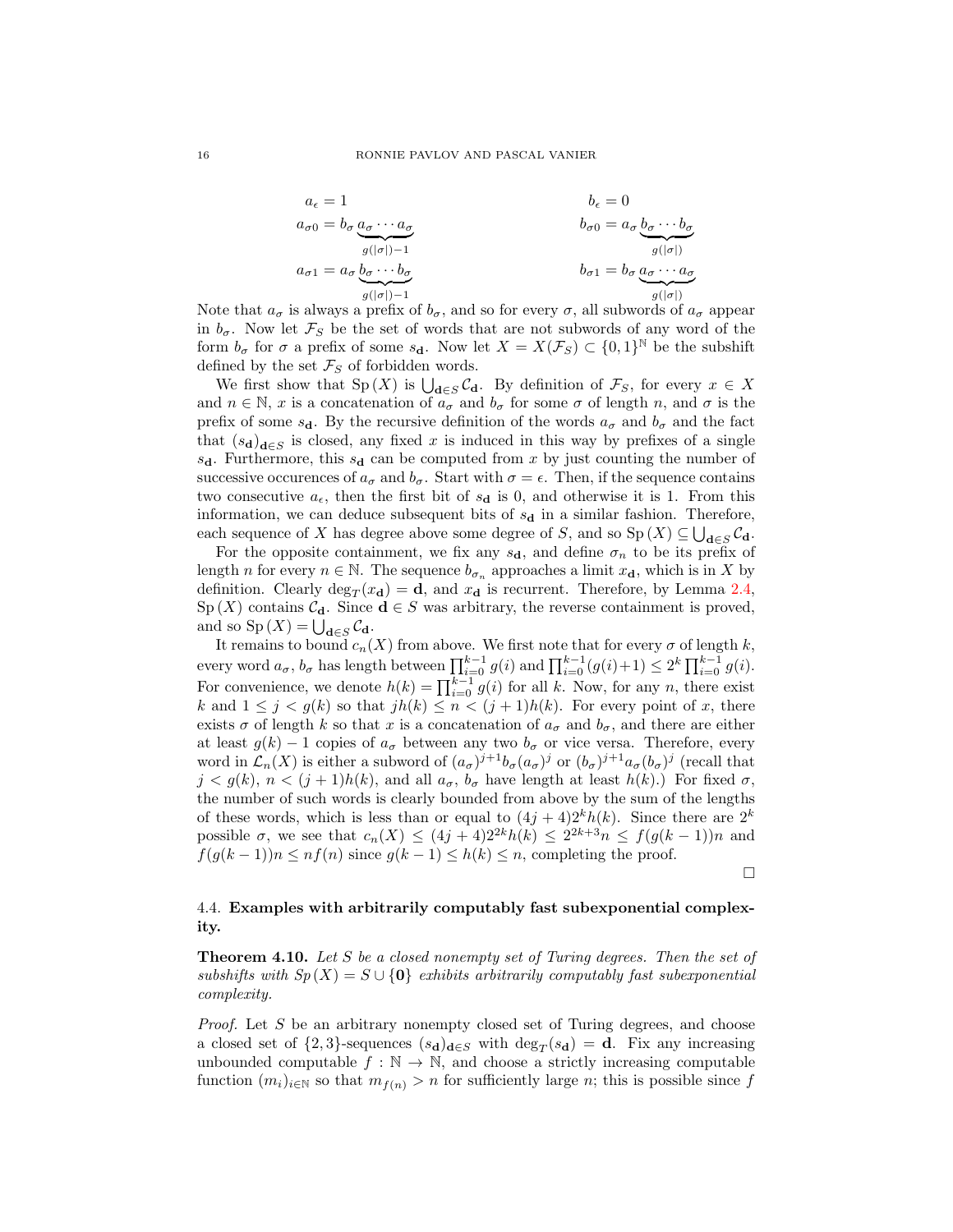is unbounded and computable. For each i, define  $S_i \subset \{0,1\}^{m_i}$  to be the set of all  $\{0,1\}$  words of length  $m_i$  which do not contain 1s separated by a distance of less than *i*. (For instance, if  $m_2 = 3$ , then  $S_2 = \{000, 001, 010, 100, 101\}$ .) For each *i*, define  $w_i$  to be the concatenation of all words in  $S_i$  in lexicographic order, followed by a second copy of  $0^{m_i}$ . (In the above example,  $w_2$  would be 00000101010101000.) Since  $(m_i)$  is computable, the sequence  $(w_i)$  is also computable.

We define a subshift  $X \subset \{0, 1, 2, 3\}^{\mathbb{Z}}$  consisting of the closure of the union of the orbits of the following sequences  $(x_d)_{d\in S}$ :

$$
x_{\mathbf{d}} := \omega_{0.s_{\mathbf{d}}(1)w_1s_{\mathbf{d}}(2)w_2s_{\mathbf{d}}(3)w_3s_{\mathbf{d}}(4)w_4\cdots
$$

Since  $(w_i)$  is computable,  $\deg_T(x_d) = \deg_T(s_d) = d$  for all  $d \in S$ . The only  $x \in X$ other than the orbits of the  $x_d$  are those obtained by limits of shifts of various  $x_d$ . The only such points are either shifts of some  $x_d$  by closedness of  $(s_d)_{d \in S}$  or in the orbit of either  $y_1 = \omega 0.10^{\omega}$ ,  $y_2 = \omega 0.20^{\omega}$ , or  $y_3 = \omega 0.30^{\omega}$ . These all trivially have Turing degree 0, and so  $Sp(X) = S \cup \{0\}.$ 

If  $h(X)$  were positive, then by Lemma [2.3,](#page-4-1) there would exist an ergodic  $\mu$  with the property that  $\mu$ -a.e.  $x \in X$  is aperiodic. However, the letters 1, 2, and 3 have frequency zero in every point of X, and so applying Theorem [2.2](#page-4-2) with  $w = 0$ shows that  $\mu([0]) = 1$ . By  $\sigma$ -invariance of  $\mu$ , we see that  $\mu({0 \nu}) = 1$ , i.e.  $\mu$ -a.e.  $x \in X$  is periodic, a contradiction. Therefore, our original assumption was false and  $h(X) = 0$ .

Finally, we must bound  $c_n(X)$  from below. For any n, choose k such that  $n_{k-1} < n \leq n_k$ . Recall that for sufficiently large n,  $m_{f(n)} > n$ , and so for such n,  $k \leq f(n)$ . Every word of length n which does not contain 1s separated by distance less than k is a subword of  $w_k$ , and so is in  $\mathcal{L}(X)$ . There are at least  $2^{\lceil n/k \rceil}$  such words; for instance, any word which contains  $0$  at all indexes except multiples of  $k$ has this property. Therefore,

$$
c_n(X) \ge 2^{\lceil n/k \rceil} \Longrightarrow \frac{\log c_n(X)}{n} \ge \frac{1}{k},
$$

which is greater than  $\frac{1}{f(n)}$  for all sufficiently large *n*, completing the proof.

 $\Box$ 

#### 4.5. Examples with arbitrarily fast subexponential complexity.

Theorem 4.11. Let S be a closed nonempty set of Turing degrees. Then the set of subshifts with  $Sp(X) = \bigcup_{\mathbf{d}\in S} C_{\mathbf{d}}$  exhibits arbitrarily fast subexponential complexity.

*Proof.* Consider any such set S, a subshift Y (with alphabet  $A$ ) as in Lemma [4.9](#page-14-0) with  $Sp(Y) = \bigcup_{d \in S} C_d$  and subexponential complexity, and any increasing unbounded  $f : \mathbb{N} \to \mathbb{N}$ . Choose a sequence  $(n_k)$  so that  $n_{k+1} < kf(k)$  for every k, and for which the sequence  $(n_{k+1} - n_k)$  approaches infinity; this is possible since  $f(k)$ is increasing and unbounded (for instance, we could define  $n_k = |kf(k)|$ ).

Now, define a subshift Z with alphabet  $\{0,1\}$  as follows. Define the set C of  $\{0,1\}$ -sequences which are 0 at all locations not indexed by any  $n_k$  (and which can be 0 or 1 at all  $(n_k)$ -indexed locations). Then, take  $Z = \bigcup_{c \in C} \mathcal{O}(c)$ , and note that trivially the sequence  $0^{\omega}$  is in Z. The same argument as was used in the proof of Theorem [4.10](#page-15-0) shows that  $h(Z) = 0$ , i.e. that Z has subexponential complexity.

Now, just define  $X = Y \times Z$ , the subshift on  $A \times \{0, 1\}$  of sequences projecting to a point of Y along the first coordinate and to a point of Z along the second. For every  $y \in Y$ , the point  $y \times \{0^{\omega}\}\$ is in X, and clearly has the same degree as y.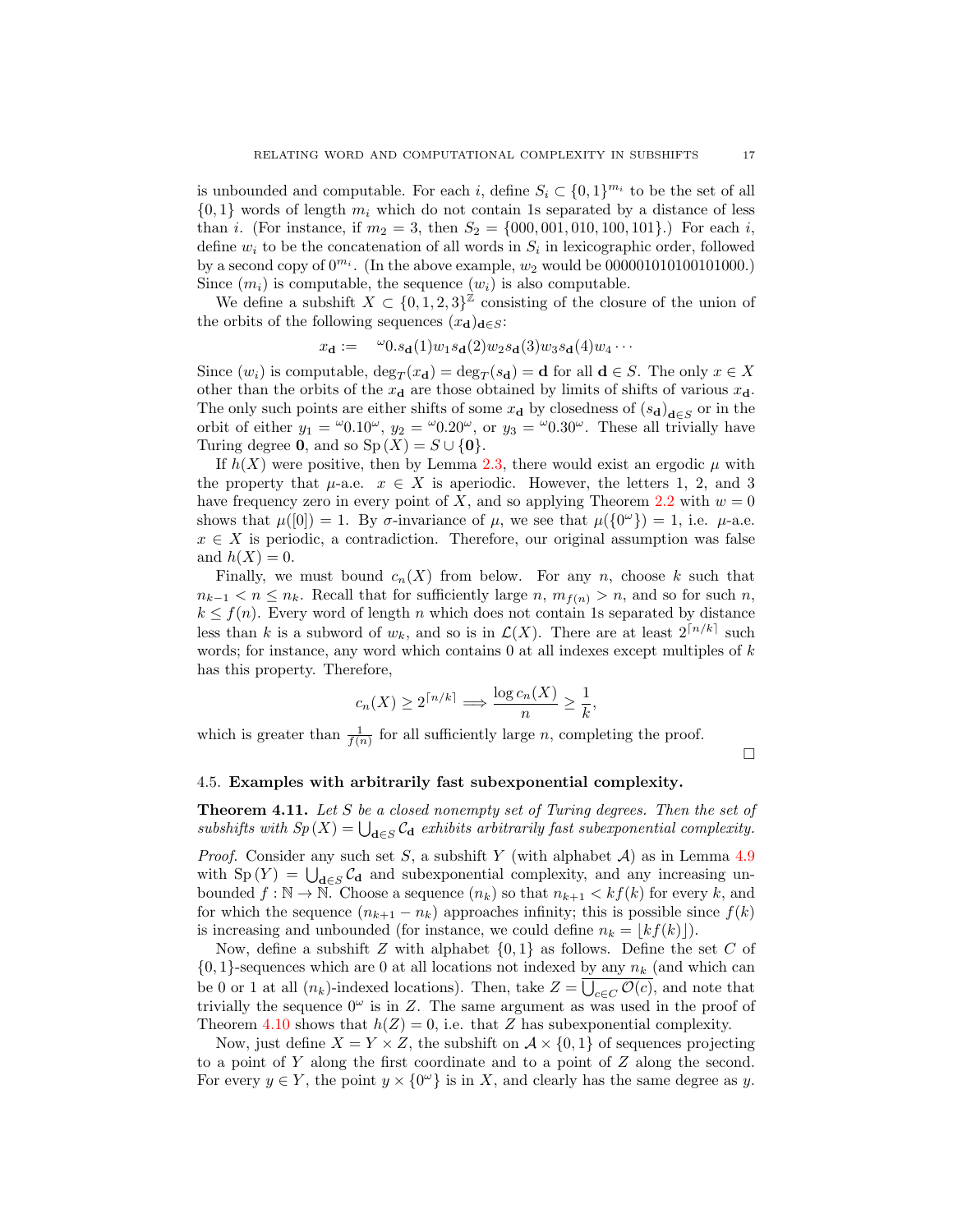Therefore,  $\bigcup_{\mathbf{d}\in S} C_{\mathbf{d}} = \mathrm{Sp}(Y) \subseteq \mathrm{Sp}(X)$ . For the reverse containment, note that all points of X project to points of Y along the first coordinate, and so for every  $x \in X$ , there exists  $y \in Y$  s.t.  $\deg_T x \geq_T \deg_T y$ . Since  $\deg_T y \in \mathrm{Sp}(Y) = \bigcup_{\mathbf{d} \in S} \mathcal{C}_{\mathbf{d}}$ , by definition of cone,  $\deg_T x \in \bigcup_{\mathbf{d}\in S} C_{\mathbf{d}}$  as well. Since  $x \in X$  was arbitrary, the reverse containment is shown, and so  $Sp(X) = \bigcup_{\mathbf{d} \in S} C_{\mathbf{d}}$ .

It remains only to bound the complexity of X. By definition,  $\mathcal{L}_n(X) = \mathcal{L}_n(Y) \times$  $\mathcal{L}_n(Z)$ , and since both Y and Z have subexponential complexity, this means that X does as well. For a lower bound, choose any  $n \geq n_1$ , and choose k s.t.  $n_k \leq$  $n < n_{k+1}$ . Then every  $w \in \{0,1\}^n$  which has 0 at all locations not equal to some  $n_1, \ldots, n_k$  is in  $\mathcal{L}_n(Z)$ , and so  $c_n(Z) \geq 2^k$ . Clearly then  $c_n(X) \geq 2^k$  as well, and so

$$
\frac{\log c_n(X)}{n} \ge \frac{\log 2^k}{n} \ge \frac{k}{n_{k+1}} > \frac{1}{f(n_k)} \ge \frac{1}{f(n)}.
$$

Since  $f$  was arbitrary, this completes the proof.

4.6. Examples with intermediate complexity. We begin by showing that subshifts can get close to any "intermediate" computable complexity function with any Turing spectrum containing 0.

<span id="page-17-0"></span>**Theorem 4.12.** Let  $S$  be a closed nonempty set of Turing degrees, and let  $g$ :  $\mathbb{N} \to \mathbb{N}$  be any computable function which is superlinear (i.e.  $\frac{g(n)}{n} \to \infty$ ) and subexponential (i.e.  $\frac{\log g(n)}{n} \to 0$ ). Then there exists a subshift X with  $Sp(X) =$  ${0\} \cup S$  and a sequence  $(n_k)$  so that

$$
\lim_{k \to \infty} \frac{c_{n_k}(X)}{g(n_k)} = 1.
$$

We need the following very simple lemma.

<span id="page-17-1"></span>**Lemma 4.13.** For every alphabet  $\mathcal{A}, n \in \mathbb{N}$ , and  $w \in \mathcal{A}^*$ , denote by N the number of n-letter subwords of w. Then, for every  $1 \leq k \leq N$ , there exists a prefix p of w containing exactly k different subwords of length n.

*Proof.* If we define  $f : [n, |w|] \to \mathbb{N}$  by taking  $f(i)$  to be the number of different nletter subwords of  $w(1) \dots w(i)$ , the following facts are clear:  $f(n) = 1, f(|w|) = N$ , and  $f(i+1)-f(i) \in \{0,1\}$  for all i. It follows immediately that for every  $1 \leq k \leq N$ , there exists m so that  $f(m) = k$ ; taking  $p = w(1) \dots w(m)$  then satisfies the conditions of the lemma.  $\Box$ 

*Proof of Theorem [4.12.](#page-17-0)* Let S be an arbitrary nonempty closed set of Turing degrees, and choose a closed set  $(s_{\mathbf{d}})_{\mathbf{d}\in S}$  of  $\{4,5\}$ -sequences with  $\deg_T(s_{\mathbf{d}}) = \mathbf{d}$ . Then, inductively defining a computable sequence  $(n_k)_{k \in \mathbb{N}}$  so that  $\frac{\log g(n_{k+1})}{n_{k+1}} < \frac{1}{n_k}$ and  $n_k|n_{k+1}$  for all k (here we use the fact that g is computable and subexponential). By passing to a subsequence if necessary, we may also assume that  $n_k > 2^k \sum_{i=1}^{k-1} n_i(2+2^i)$  for all k. Since g is subexponential, we may also assume that  $g(n_k) < 2^{n_k}$  for all k. Define  $w_1$  by concatenating all words in  $\{1,2\}^{n_1}$ in lexicographic order; then, since  $g(n_1) < 2^{n_1}$ , we can use Lemma [4.13](#page-17-1) to construct  $p_1 \in \{1,2\}^*$  containing exactly  $g(n_1)$  words of length  $n_1$ . For  $k \geq 1$ , define  $w_{k+1}$  by concatenating all words (again in lexicographic order) of the form  $0^{n_k-1}\ell_1 0^{n_k-1}\ell_2 \ldots 0^{n_k-1}\ell_{n_{k+1}/n_k}$  for  $\ell_i \in \{1,2\}$ ; clearly then  $w_{k+1}$  contains at least  $2^{n_{k+1}/n_k}$  words of length  $n_{k+1}$ . By definition,  $g(n_{k+1}) < 2^{n_{k+1}/n_k}$ , and so we can

$$
\qquad \qquad \Box
$$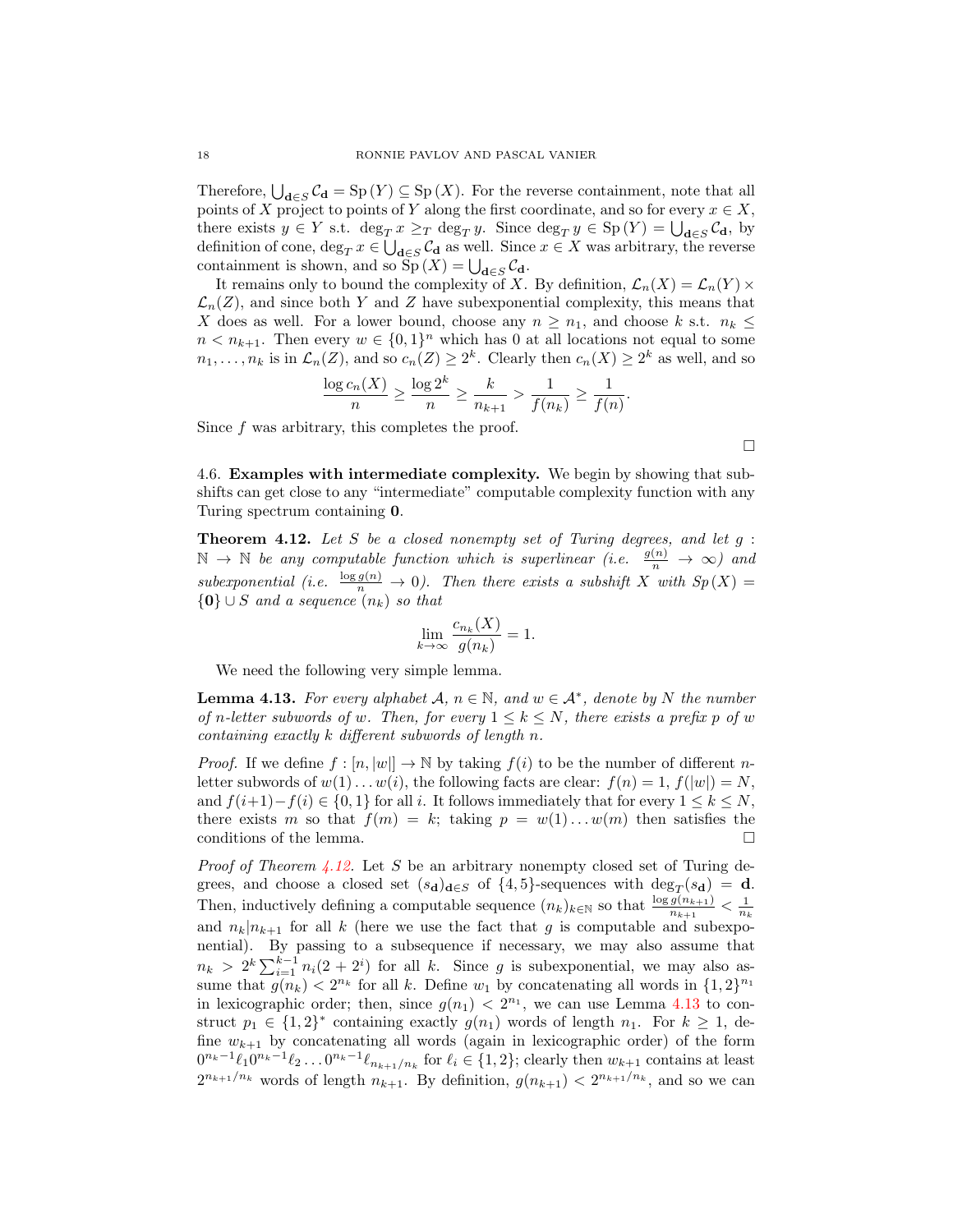use Lemma [4.13](#page-17-1) to construct a prefix  $p_{k+1}$  of  $w_{k+1}$  which contains exactly  $g(n_{k+1})$ words of length  $n_{k+1}$ . Note that since g and  $(n_k)$  were chosen computable, and since the procedure from the proof of Lemma [4.13](#page-17-1) is clearly algorithmic, the sequence  $(p_k)$ is computable as well. For future reference, we note that  $|w_k| = n_k 2^{n_k/n_{k-1}} < n_k 2^{n_k}$ for all k, and so  $|p_k| < n_k 2^{n_k}$  as well. Then, for  $\mathbf{d} \in S$ , define

$$
x_{\mathbf{d}} := \omega_{0,p_1}(0^{n_1} s_{\mathbf{d}}(1) 0^{n_1-1}) p_2(0^{n_2} s_{\mathbf{d}}(2) 0^{n_2-1}) p_3(0^{n_3} s_{\mathbf{d}}(3) 0^{n_3-1}) p_4 \cdots
$$

We define the subshift  $X \subset \{0, 1, 2, 3, 4\}^{\mathbb{Z}}$  to be the closure of the union of the orbits of  $(x_d)_{d\in S}$ . Since the sequence  $(p_k)$  is computable,  $\deg_T(x_d) = \deg_T(s_d) = d$ for all  $\mathbf{d} \in S$ . The only  $x \in X$  other than the orbits of the  $x_{\mathbf{d}}$  are those obtained by limits of shifts of various  $x_d$ . Since  $(s_d)_{d \in S}$  is closed, the only such points begin with  $\omega_0$  and end with  $0^\omega$ , and so all trivially have Turing degree 0. Therefore,  $\text{Sp}(X) = S \cup \{0\}.$  It remains only to prove the desired estimates on  $c_{n_k}(X)$ .

Clearly,  $c_{n_k}(X) \ge g(n_k)$  for every k, since  $p_k$  contains  $g(n_k)$  subwords of length  $n_k$ . For an upper bound, we consider an arbitrary  $n_k$ -letter subword w of some  $x^{\mathbf{d}}$ , and break into several cases. If the final letter of w is to the right of the  $0^{n_k}$ immediately following  $p_k$ , then w has at most one non-0 symbol; there are at most  $1+4n_k$  options for such words. If the final letter of w is inside the  $0^{n_k}$  immediately following  $p_k$ , then the location of that final letter determines w, and so there are at most  $n_k$  options for w in that case. If the initial letter of w is to the left of  $p_k$ , then as long as w is not the word  $0^{n_k}$  (which was already counted in a previous case), it is determined by the location of its rightmost letter and the values of  $s^{\mathbf{d}_i}$ for  $1 \leq i \leq k$ , giving not more than  $2^k \sum_{i=1}^{k-1} |p_i| + 2n_i < 2^k \sum_{i=1}^{k-1} n_i (2 + 2^{n_i})$ possibilities. Combining all of this yields

$$
c_{n_k}(X) \le g(n_k) + 5n_k + 1 + 2^k \sum_{i=1}^{k-1} n_i (2 + 2^{n_i}) \le g(n_k) + 6n_k.
$$

So,  $g(n_k) \leq c_{n_k}(X) < g(n_k) + 6n_k$ , which implies that  $\lim_{k \to \infty} \frac{c_{n_k}(X)}{g(n_k)} = 1$  since g was assumed to be superlinear.

$$
\Box
$$

We now prove that every union of cones can be realized as a Turing spectrum for a slightly smaller range of intermediate complexities, and begin by proving that cones can be realized by such subshifts.

<span id="page-18-0"></span>**Lemma 4.14.** Let **d** be any Turing degree, and let  $g : \mathbb{N} \to \mathbb{N}$  be any computable function which is superquadratic (i.e.  $\frac{g(n)}{n^2} \to \infty$ ) and subexponential (i.e.  $\frac{\log g(n)}{n} \to$ 0). Then there exists a subshift X with  $Sp(X) = C_d$  and a sequence  $(n_k)$  so that

$$
\lim_{k \to \infty} \frac{c_{n_k}(X)}{g(n_k)} = 1.
$$

*Proof.* Consider any such **d** and g. Choose any  $\alpha$  for which deg<sub>T</sub>  $\alpha = \mathbf{d}$ , and define the Sturmian subshift  $S_{\alpha}$ ; recall that  $Sp(S_{\alpha}) = C_{\bf d}$ .

Since g is superquadratic, computable, and subexponential, the function  $h(n) :=$  $|g(n)/n|$  is superlinear, computable, and subexponential. Therefore, by Theo-rem [4.12,](#page-17-0) there exists a subshift Y with  $Sp(Y) = \{0\}$  and a sequence  $n_k$  for which  $\lim_{k\to\infty} \frac{c_{n_k}(Y)}{h(n_k)} = 1$ . Now, simply define  $X = Y \times S_\alpha$ . Clearly  $\mathcal{L}_{n_k}(X) =$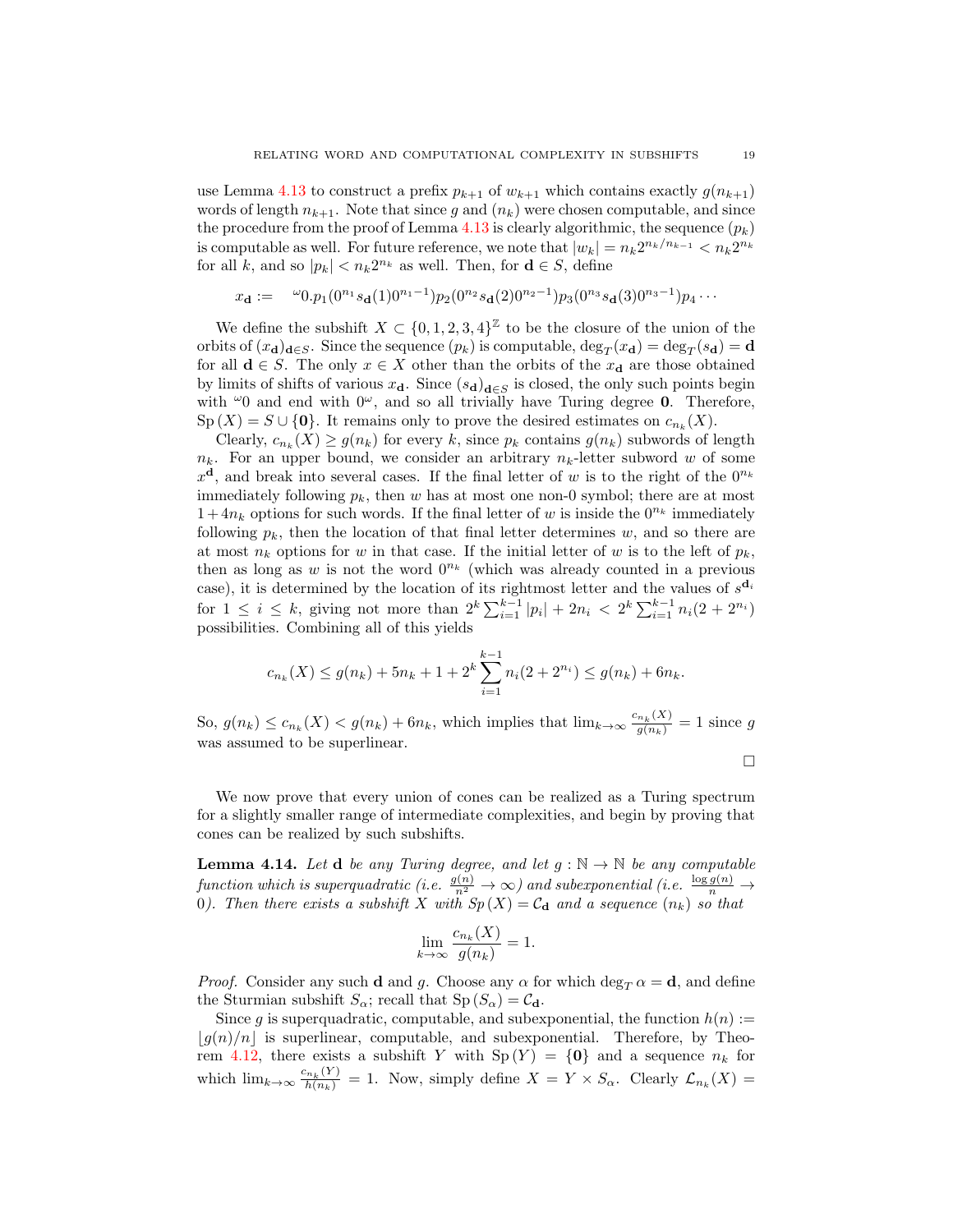$\mathcal{L}_{n_k}(Y) \times \mathcal{L}_{n_k}(S_\alpha)$ , and so  $c_{n_k}(X) = c_{n_k}(Y)c_{n_k}(S_\alpha) = (n_k + 1)c_{n_k}(Y)$ . However, this clearly implies that

$$
\lim_{k \to \infty} \frac{c_{n_k}(X)}{g(n_k)} = \lim_{k \to \infty} \frac{c_{n_k}(X)/n_k}{g(n_k)/n_k} = \lim_{k \to \infty} \frac{c_{n_k}(Y)}{h(n_k)} = 1.
$$

Finally, we note that every point of X projects to a point of  $S_{\alpha}$  along the second coordinate, and so since  $Sp(S_\alpha) = C_\mathbf{d}$ ,  $Sp(X) \subseteq C_\mathbf{d}$ . For the reverse containment, note that Y contains a computable point y, and so for every  $s \in S_\alpha$ ,  $x = y \times s \in X$ , and  $\deg_T x = \deg_T s$ . Therefore,  $\text{Sp}(X) = \mathcal{C}_{\mathbf{d}}$ , completing the proof.

 $\Box$ 

**Theorem 4.15.** Let  $S$  be a closed nonempty set of Turing degrees, and let  $g$ :  $\mathbb{N} \to \mathbb{N}$  be any computable function which is superquadratic (i.e.  $\frac{g(n)}{n^2} \to \infty$ ) and subexponential (i.e.  $\frac{\log g(n)}{n} \to 0$ ). Then there exists a subshift X with  $Sp(X) =$  $\bigcup_{\mathbf{d}\in S}\mathcal{C}_{\mathbf{d}}$  and a sequence  $(n_k)$  so that

$$
\lim_{k \to \infty} \frac{c_{n_k}(X)}{g(n_k)} = 1.
$$

*Proof.* Consider any such S, g, and an arbitrary  $d \in S$ . By Lemma [4.14,](#page-18-0) there exists a subshift Y with  $\lim_{k\to\infty} \frac{c_{n_k}(Y)}{g(n_k)} = 1$  and  $\text{Sp}(Y) = \mathcal{C}_{\mathbf{d}}$ . Since g is computable and superlinear, by Lemma [4.9](#page-14-0) there exists a subshift Z with  $\lim_{n\to\infty} \frac{c_n(Z)}{g(n)} = 0$ and Sp  $(Z) = \bigcup_{\mathbf{d}\in S} C_{\mathbf{d}}$ . Then, we simply define  $X = Y \cup Z$ . It's immediate that  $\mathrm{Sp}(X) = \mathrm{Sp}(Y) \cup \mathrm{Sp}(Z) = \bigcup_{\mathbf{d} \in S} \mathcal{C}_{\mathbf{d}}, \text{ and}$ 

$$
\lim_{k \to \infty} \frac{c_{n_k}(X)}{g(n_k)} = \lim_{k \to \infty} \frac{c_{n_k}(Y)}{g(n_k)} + \lim_{k \to \infty} \frac{c_{n_k}(Z)}{g(n_k)} = 1.
$$

4.7. Examples with exponential complexity/positive entropy. Though it is still not known exactly which sets of Turing degrees can be the spectrum of a subshift, we can show that there are no restrictions beyond those of Theorem [3.11](#page-11-3) on the spectra of positive entropy subshifts.

**Theorem 4.16.** For any subshift X with entropy h, if  $Sp(X)$  contains a cone C, then there exists a subshift P with  $Sp(P) = Sp(X)$  and entropy h', for any  $h' > h$ such that  $\deg_T h' \in C$ .

*Proof.* Consider X as in the theorem, and  $h' > h$  with  $\deg_T h' = \mathbf{d}$  and suppose that  $\mathcal{C}_{\mathbf{d}} \subset \mathrm{Sp}(X)$ . There exists an integer k such that  $h'/k \in (0,1)$ , choose  $\alpha = h'/k$ , clearly  $\deg_T(\alpha) = \mathbf{d}$ . Define the Sturmian subshift  $S_\alpha$  with rotation number  $\alpha$ , and recall that  $\text{Sp}(S_\alpha) = \mathcal{C}_{\deg_T \alpha} = \mathcal{C}_{\mathbf{d}}$ . Define  $Y \subset S_\alpha \times \{a, b\}^\mathbb{Z}$  to be the subshift with alphabet  $\{(0, a), (1, a), (1, b)\}$  of sequences which project to some point of S along the first coordinate (the lack of  $(0, b)$ ) in the alphabet imposes the additional constraint that only a can appear with 0).

Let us compute the entropy of Y by bounding  $c_n(Y)$ . In every word of length n appearing in Y, the number of 1s is either  $|n\alpha|$  or  $|n\alpha|+1$ , and for each 1 there are two choices for the second component and for each 0 only one choice. Therefore,

$$
(n+1)2^{\lfloor n\alpha \rfloor} \le c_n(Y) \le (n+1)2^{\lfloor n\alpha \rfloor + 1},
$$
 and  

$$
\frac{\log ((n+1)2^{\lfloor n\alpha \rfloor})}{n} \le \frac{\log c_n(Y)}{n} \le \frac{\log ((n+1)2^{\lfloor n\alpha \rfloor + 1})}{n},
$$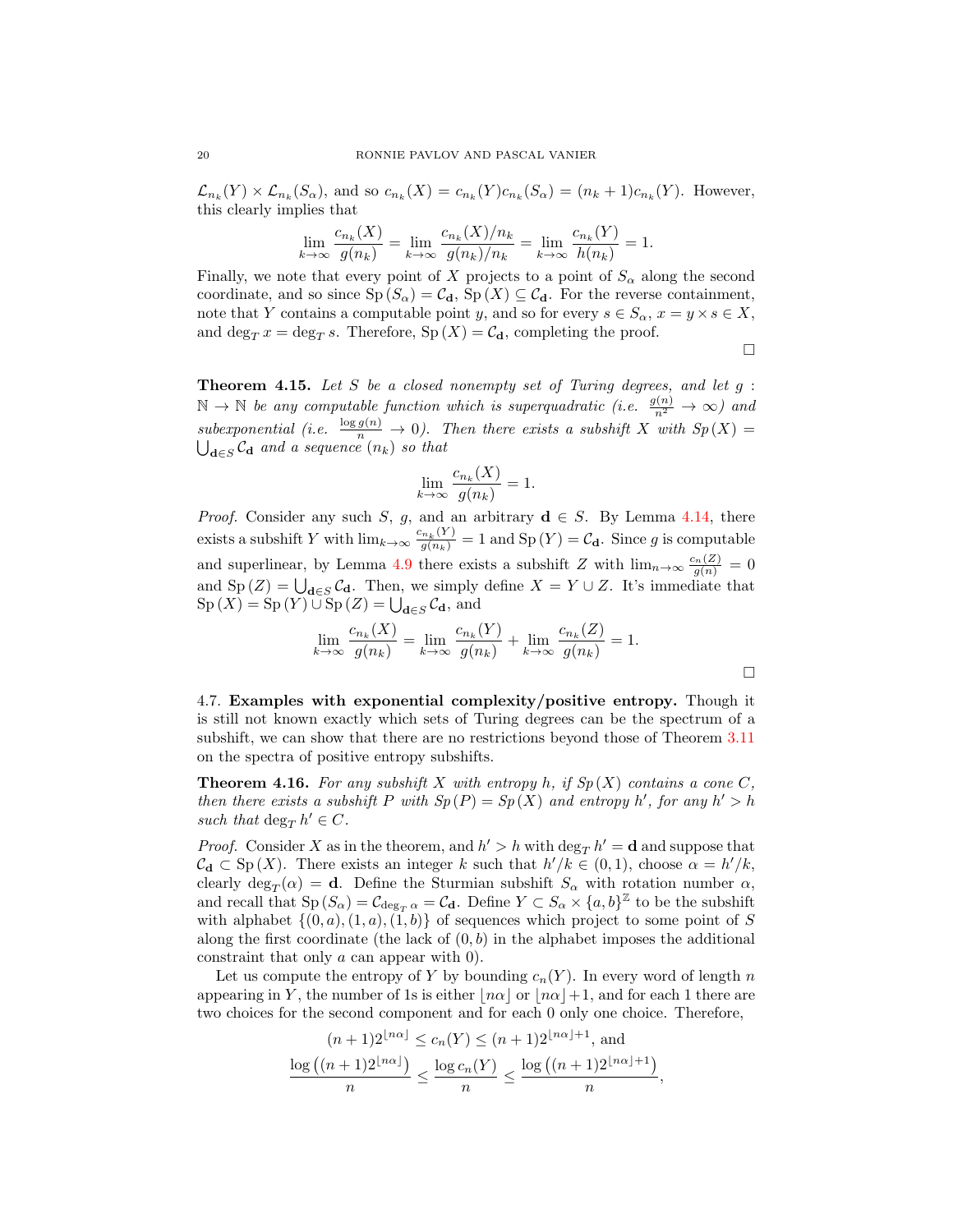and by taking logs, dividing by n, and letting  $n \to \infty$ , we see that  $h(Y) = \alpha$ .

We now claim that  $Sp(Y) = C_d$ . Clearly, for all  $y \in Y$ , one can compute a point  $s \in S_\alpha$  by projecting to the first coordinate, and so  $\deg_T y \geq_T \deg_T s \geq_T \mathbf{d}$ . Therefore,  $Sp(Y) \subseteq C_d$ . For the opposite containment, take any  $d' \geq d$ . We can choose  $z \in \{a, b\}^{\mathbb{Z}}$  with  $\deg_T(z) = d'$  and  $s \in S_\alpha$  with  $\deg_T(s) = d'$ , since  $\text{Sp}(S_\alpha) = \mathcal{C}_d$ . Define  $y \in Y$  as the point with s occupying the first coordinate, and  $z$  occupying the locations in the second coordinate where  $s$  has 1s. Then  $deg_T(y) = sup(deg_T(s), deg_T(z)) = d'.$  Therefore,  $C_d \subseteq Sp(Y)$ , and so indeed  $\mathrm{Sp}\,(Y)=\mathcal{C}_{\mathbf{d}}.$ 

Now, we consider the k-fold Cartesian product  $Y^k$  of Y, i.e. the subshift consisting of ordered  $k$ -tuples of points of Y (viewed as a sequence over the alphabet  $\{(0, a), (1, a), (1, b)\}^k$ .) Clearly  $h(Y^k) = k\alpha = h'$ . Since points of  $Y^k$  come from  $k$ -tuples of points of Y, it's easy to see that

$$
Sp(Y^k) = \{ sup(deg_T(y_1), ... deg_T(y_k)) : y_1, ..., y_k \in Y \}.
$$

Since Sp  $(Y) = C_d$ , we see that Sp  $(Y^k) = C_d$  as well. Finally, define  $P = X \sqcup Y^k$ . By the preceding,  $Sp(P) = Sp(X) \cup Sp(Y) = Sp(X) \cup C_d = Sp(X)$ . Finally, since P is a disjoint union of X and  $Y^k$ , its entropy is  $h(P) = \max(h(X), h(Y^k)) = h'.$  $\Box$ 

#### 5. An example of spectrum with an isolated degree

<span id="page-20-0"></span>All our previous realizations of spectra are of either unions of cones or an arbitrary set of Turing degrees containing 0. We now construct an example of subshift whose spectrum is not a union of cones and does not contain  $0$ .

**Theorem 5.1.** Given any degree  $d_1 \leq 0'$  and any degree  $d_2$ , where  $0'$  is the degree of the halting problem, there exists a subshift X such that  $Sp(X) = C_{d_1} \cup \{d_2\}$ . In particular,  $\mathbf{d_2}$  is not in  $\mathcal{C}_{\mathbf{d_1}}$  if we take  $\mathbf{d_2} < \mathbf{d_1}$  or  $\mathbf{d_2}$  and  $\mathbf{d_1}$  incomparable.

*Proof.* Let  $\alpha \in (0,1)$  be of degree  $\mathbf{d}_1$ , by Schoenfield's limit lemma (see for example Cooper [\[Coo04,](#page-21-10) Proposition 10.5.10]), there exists a computable sequence of rationals  $(r_n)_{n\in\mathbb{N}}$  such that  $r_n \to \alpha$ . Let  $f(n)$  be a strictly increasing function of degree  $\mathbf{d}_2$ .

Let us now consider the following sequence:

$$
z:=-\cdots 2w_62w_42w_22w_12w_32w_52\cdots
$$

where each  $w_i \in \{0, 1\}^{f(i)}$  and where  $w_i(k) = \lfloor (k + 1)r_i \rfloor - \lfloor kr_i \rfloor$  for  $k \in \{1, ..., f(i)\}.$ We claim that the degree of z is  $\mathbf{d}_2$ : since  $(r_n)_{n\in\mathbb{N}}$  is computable, using  $\mathbf{d}_2$  as an oracle, it is easy to compute z, while  $\mathbf{d}_2$  can be computed from z just by computing the distances between subsequent 2s.

Now let X be the orbit closure of z. We claim that  $X = S_\alpha \cup \{\sigma^i(z) \mid i \in \mathbb{Z}\}.$ 

It is clear that each word w of  $\mathcal{L}(S_\alpha)$  is in X: since  $r_n \to \alpha$ , there exists some k such that w is a subword of  $w_k$ . So  $S_\alpha \subseteq X$ .

Conversely take a word w appearing in some  $w_k$ , w appears in a sequence of X which is not a translate of z iff there is an infinite increasing sequence  $(s_i)_{i\in\mathbb{N}}$  such that w is a subword of  $w_{s_i}$ . This is true iff  $w \in \mathcal{L}(S_\alpha)$ . Therefore  $X \subseteq S_\alpha \cup \{ \sigma^i(z) \mid$  $i \in \mathbb{Z}$ .

Now it is clear that  $\text{Sp}(X) = C_{\mathbf{d}_1} \cup \{ \mathbf{d}_2 \}.$